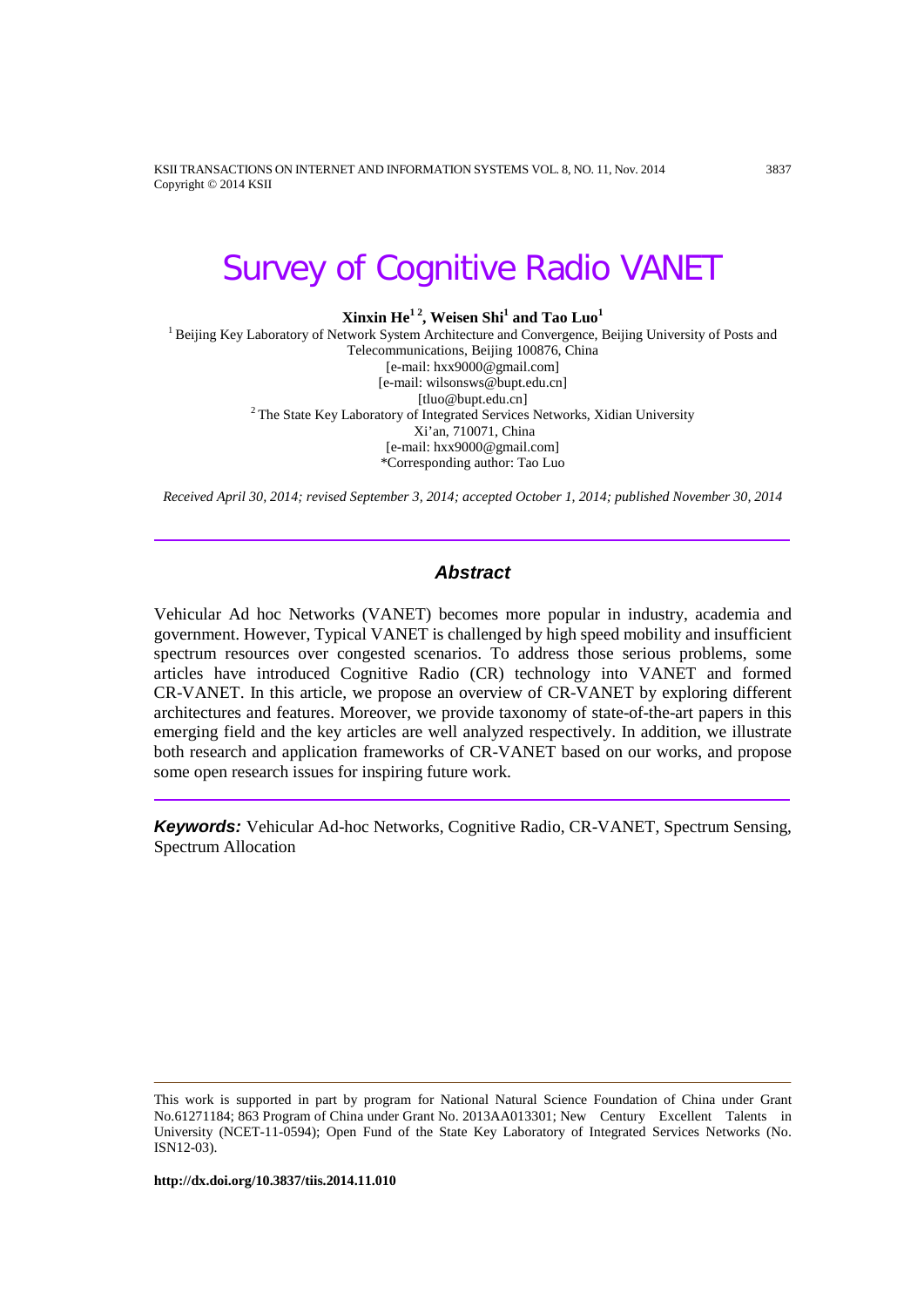## **1. Introduction**

**A**s an essential part of Intelligent Transportation System (ITS), Wireless Access in Vehicular Environment (WAVE) becomes more popular in industry, academia and government, and is expected to be an emerging research field with great prospect. Consisting of GPS and ad-hoc networks technology, WAVE, which mainly includes V2V (Vehicular to Vehicular), V2I (Vehicular to Infrastructure) or V2P (Vehicular to Person), can provide variety of services, such as accessing WLAN or Internet, collecting real time transportation information and broadcasting safety messages, etc.

Applications in Vehicular Ad-Hoc Networks (VANET) can be typically classified to two sets [1]: the safety applications (such as collision alarm, road congestion information, etc.) and non-safety applications (Internet access, E-mails, entertainments, etc.). Obviously, emphasizing on fulfilling recreational demands, non-safety applications require high-quality channel to support big throughputs but compromise more delay for their lower priority. On the contrary, safety applications are sensitive to delay, while they may only consume less throughput and bandwidth. That is to say, a second or a millisecond or a microsecond delay may lead to unthinkable serious results.



**Fig. 1.** Protocol Framework of VANET

IEEE 802.11p and IEEE 1609.x protocol family have been widely accepted standards for VANET. The basic protocol framework of VANET is shown in **Fig. 1**. 75 MHz between 5.850-5.925GHz are allocated for dedicated short-range communication (DSRC) by Federal Communications Commission (FCC) in 1999 [2], and inherited to IEEE 802.11p in 2004, which is the first standard to PHY and MAC layer of VANET [3]. Occupying in the 5.9 GHz band, 802.11p inherits many characteristics of 802.11a but revises some essential features to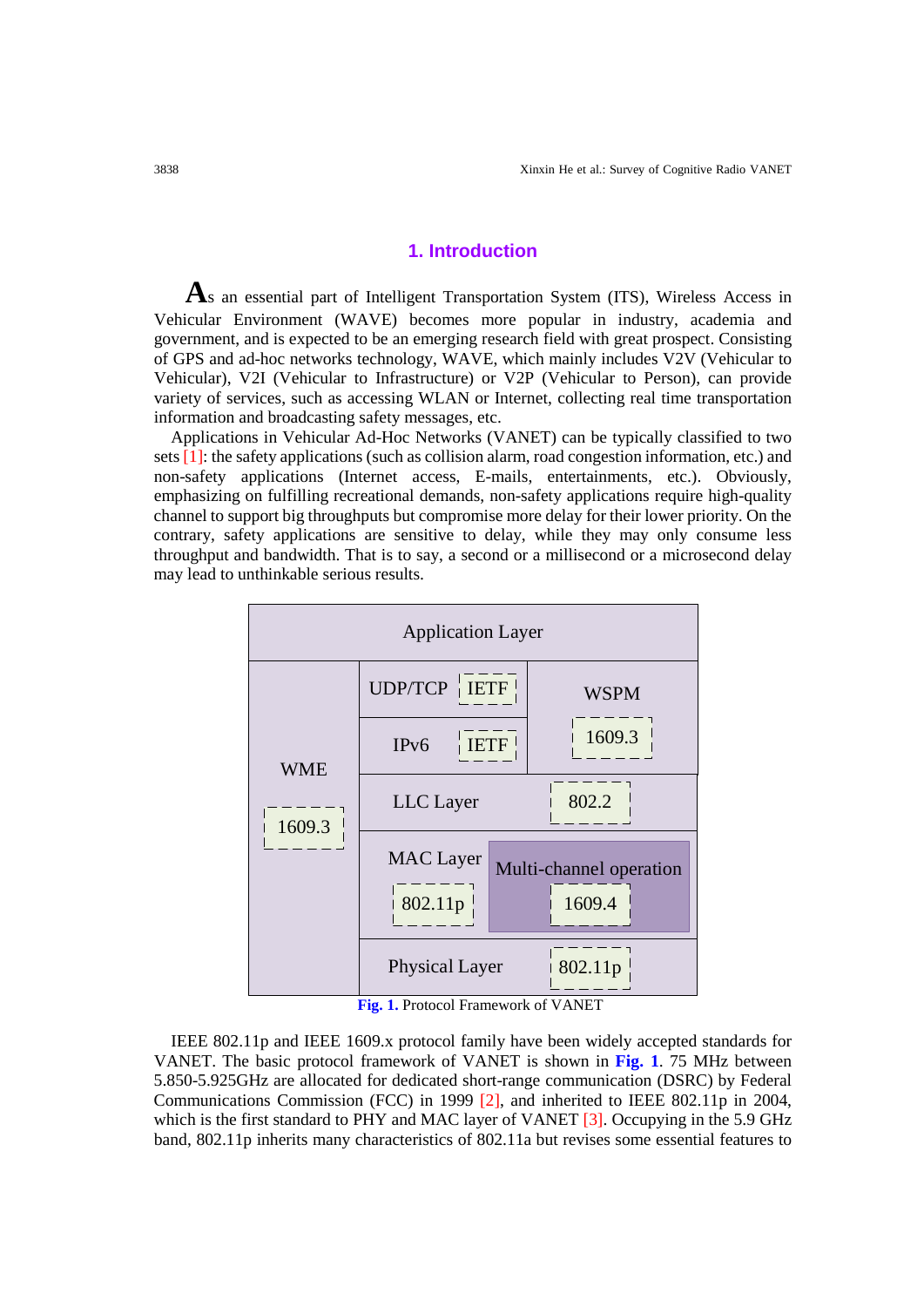fit vehicular environment. For instance, the sub-channel bandwidth is cut from 20MHz in 802.11a to 10MHz in 802.11p to fight against the channel fading [4]; Enhanced Distributed Channel Allocation (EDCA) is instead of CSMA/CA in MAC protocol to realize priority allocation and minimize delay  $[5]$ , etc. The upper layers of VANET are standardized by IEEE 1609 protocol family [1][6], in which 1609.4 focuses on multi-channel operation in MAC layer; 1609.3 deals with networking service, which contains issues of network layer and transport layer; 1609.2 addresses security services for applications and management messages. Particularly, 1609.3 defines a WAVE short message protocol (WSMP) dedicating to safety applications, while non-safety applications can transmit via IPV6 and TCP/UDP [6].

Though many valuable results have been addressed, two essential problems of VANET remain unsolved. One is that the high-speed feature and changeable topology of VANET lead to poor channel conditions (multipath fading, Doppler shift, delay, low throughputs, etc.) [8][9]; The other is that the 75MHz bandwidth fails to meet all users' requirements in high users density circumstance [10][11].

Concerning the two challenges, some researchers suggested providing more spectrum resources for VANET. However, it is hard to do because the available frequencies has almost been used up. To solving this dilemma, Cognitive Radio (CR) technology is introduced into VANET and formed CR-VANET [12][13]. Assisted by cognitive radio technology [14], cars in CR-VANET can temporarily employ the unused licensed bands to broaden their bandwidth without interfering licensed users. In many articles, the dedicated licensed band is TV band ranging 470-698MHz [15] or ISM and UNII-3 band ranging 5.725-5.855GHz [16]. Results show that CR-VANET can improve the throughput and support more users in high user density circumstance [12]. Though it remains to be an emerging research field, CR-VANET has already gained many achievements. In this paper, we will summarize state-of-the-art articles and analyze the key results among them.

The rest of this paper is structured as follows: In Section 2 the overview of CR-VANET is presented. In Section 3, important achievements of CR-VANET are summarized and analyzed in physical layer, MAC layer and routing layer, respectively, then a basic research framework of CR-VANET is illustrated. After that, an application framework of CR-VANET is proposed and some open research issues are discussed. Finally, Section 5 concludes the paper.

# **2. The Overview of CR-VANET**

If the allocated 75MHz bandwidth is enough to be used, CR-VANET keeps cognitive mechanism in silence and makes no difference with typical VANET. Otherwise, cognitive radio technology is awoken and some vacant spectrum holes are detected and used to offer the additional capacity. Compared with traditional CR networks, secondary users are quickly moving cars in CR-VANET. This mobility feature influents spectrum sensing and allocation significantly [8][17]. **Table 1** shows the basic comparison of traditional cognitive radio, VANET and CR-VANET, respectively.

|                     | <b>CR</b> network | <b>VANET</b>                         | <b>CR-VANET</b>                      |
|---------------------|-------------------|--------------------------------------|--------------------------------------|
| Range               | $\sim 30$ km      | Few kilometers                       | Few kilometers                       |
| Mobility<br>Feature | Stationary        | High mobility, can<br>exceed 100km/h | High mobility, can<br>exceed 100km/h |

**Table 1.** Basic Comparison of Traditional Cognitive Radio, VANET and CR-VANET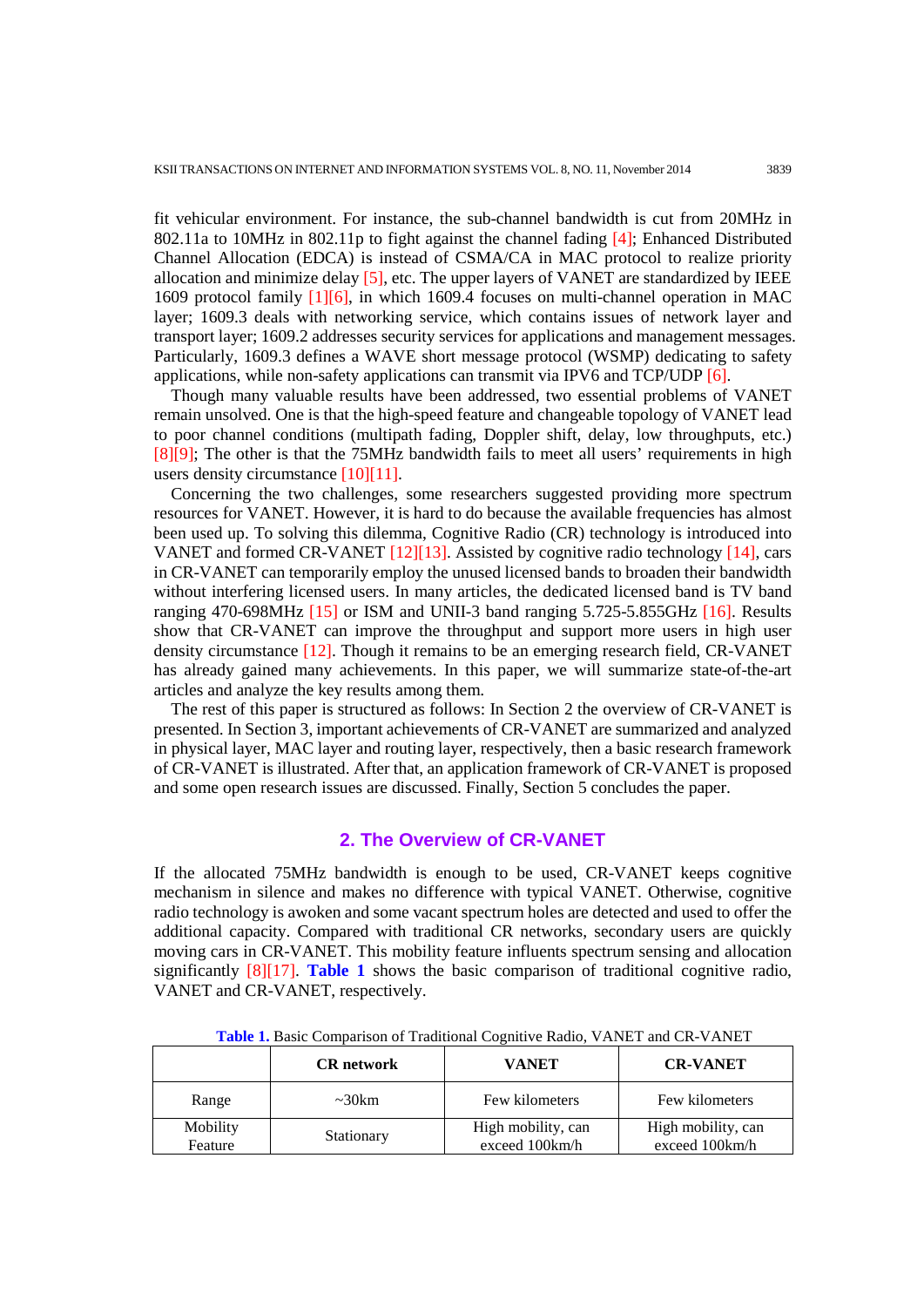| Topology                   | Centralized                                 | Centralized(V2I) or<br>Ad-hoc(V2V, V2P)                                                        | Centralized, ad-hoc, or<br>integration of both                          |
|----------------------------|---------------------------------------------|------------------------------------------------------------------------------------------------|-------------------------------------------------------------------------|
| Propagation<br>Environment | $Line-of-sight(LOS)$<br>Slow time variation | Both LOS and NLOS<br>(Non-Line-of-Sight)<br>Rate of time variation<br>depends on vehicle speed | Both LOS and NLOS<br>Rate of time variation<br>depends on vehicle speed |
| Performance<br>Indicator   | Network throughputs,<br>Delay               | Transmission capacity,<br>Delay                                                                | Transmission capacity,<br>Delay                                         |
| Application                | Internet access                             | <b>ITS</b>                                                                                     | <b>ITS</b>                                                              |

Distinguished from different sensing holders and whether involving centric nodes or not, the architecture of CR-VANET can be classified as three cases shown in **Fig. 2**. In case (a), cars can only apply for spectrum from nearest centric node and wait for its authorization via a control channel. There are two kinds of centric nodes: one is geo-location databases which store vacant band information but never perform sensing [18][15], those vacant band information are updated by spectrum governors; the other is infrastructure Base Stations(BS) which has the ability of both spectrum sensing and allocation [19]. Case (b) illustrates a non-centric architecture of CR-VANET, in which all cars are equipped with cognitive radio devices to perform sensing task themselves. Their sensing results are shared and managed via public control channel among them. This architecture is usually used in V2V and V2P communication system  $[20][21][22]$ . Case (c) can be regarded as an integration of case (a) and (b), cars take charge of spectrum sensing like (b), while centric nodes participate in spectrum allocation and management. This architecture is widely involved in V2I communication system [23].



**Fig. 2.** Three Cases of CR-VANET Architecture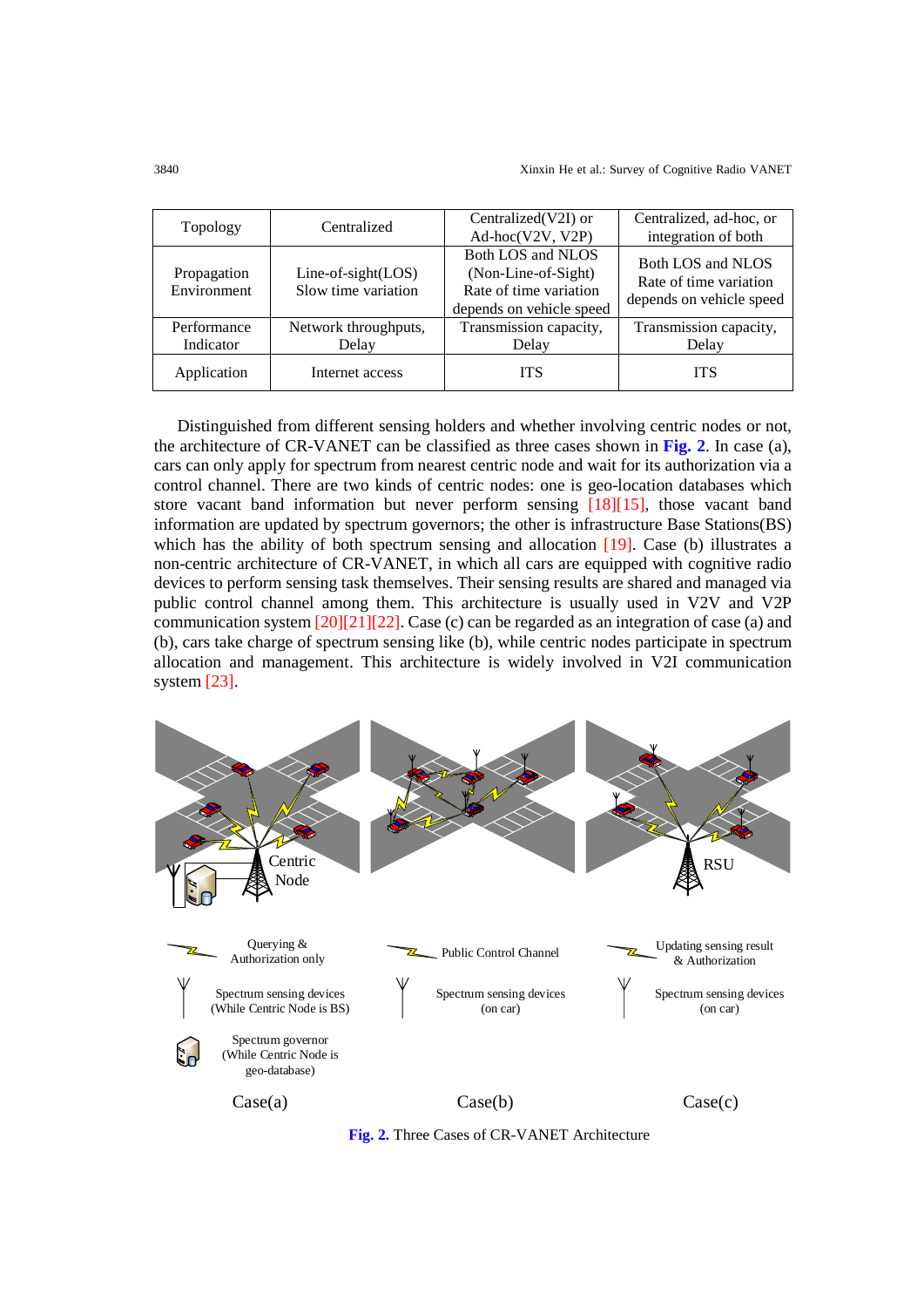Similar to the traditional computer network, the hierarchy of CR-VANET can be organized as several layers. In Physical layer, CR-VANET inherits almost all VANET techniques such as orthogonal frequency division multiplexing (OFDM), and this layer seriously lacks of researchers' attentions. Data-link layer (mainly is MAC layer) concerns about the frame structure of CR-VANET, which is also the key layer of merging CR technology with VANET. Two prolific research fields in this layer are spectrum sensing and spectrum allocation in vehicular environment. Various sensing solutions, such like centralized sensing and cooperative sensing, are proposed to meet different circumstances [8][15][20][23]. Meanwhile, many researches also consider appropriate spectrum allocation schemes for inter-cell or intra-cell scenarios [24][25][26][27][28]. Appropriate router algorithms concerning with both cognitive mechanism and vehicular environment are expected in CR-VANET's router layer, where few papers focusing on this field [29][30][31][32]. Actually, since many influential issues(variant topology, spectrum sensing, etc) impact multiple layers [21][33], the aforementioned articles usually claim their achievements as a cross-layer design, though they mainly focus on techniques in a particular layer.

Another important issue in CR-VANET is choosing an indicator to evaluate network performance. Different articles choose different indicators depending on their purposes. In articles concerning about spectrum sensing, they usually use detection rate(detection accuracy, miss alarm probability or false alarm probability) or sensing delay as indicators [8][20]. While some articles talking about MAC or router schemes will choose network throughput or delivery rate to be indicators [29][30][31]. To our best knowledge, there is not still a widely accepted indicator in CR-VANET.

Though CR-VANET has attracted full attentions from academia, its standardization works and industries applications still ramain in perlimary states. However, both CR networks and VANET have been srandarized well, the IEEE 802.22 (for CR networks), IEEE 802.11p (for VANET) and IEEE 1609 (for VANET) are best examples of their standards efferts. The protocols comparison of traditional cognitive radio, VANET and CR-VANET are shown in **Table 2**. Since CR-VANET is still under academic research and lacks of dominant protocol designs in every layers, it seems too early to standarize CR-VANET without enough research and experiments. As for the industries, though practical VANET systems has already been a popular topic, CR-VANET is far from been considered. Some companies have annouced "VANET" applications, like the SYNC system developed by Ford and Microsoft, the IOS in car system by Apple, etc. But those applications are not typically VANET applications because they mainly focus on communication between a car and electronic devices in the car, not between cars on the road. The real VANET practical systems are usually launched by national projects. For example, the NOW (Network on Wheels) project [56] and ADASE (Advanced Driver Assistance Systems in Europe) project [57] in Europe; the VSC-A project [58] in US; the "Association of Electronic Technology for Automobile Traffic and Driving" project [59] in Japan, etc. With the trends of VANET becoming more practical, the standarization and practical implement of CR-VANET will also be encouraged and promoted.

|           | <b>CR</b> network | VANET             | <b>CR-VANET</b>                                                                    |
|-----------|-------------------|-------------------|------------------------------------------------------------------------------------|
| PHY layer | IEEE 802.22[53]   | IEEE $802.11p[1]$ | No dominant agreement<br>based on 802.11p and<br>involving cognitive<br>mechanism. |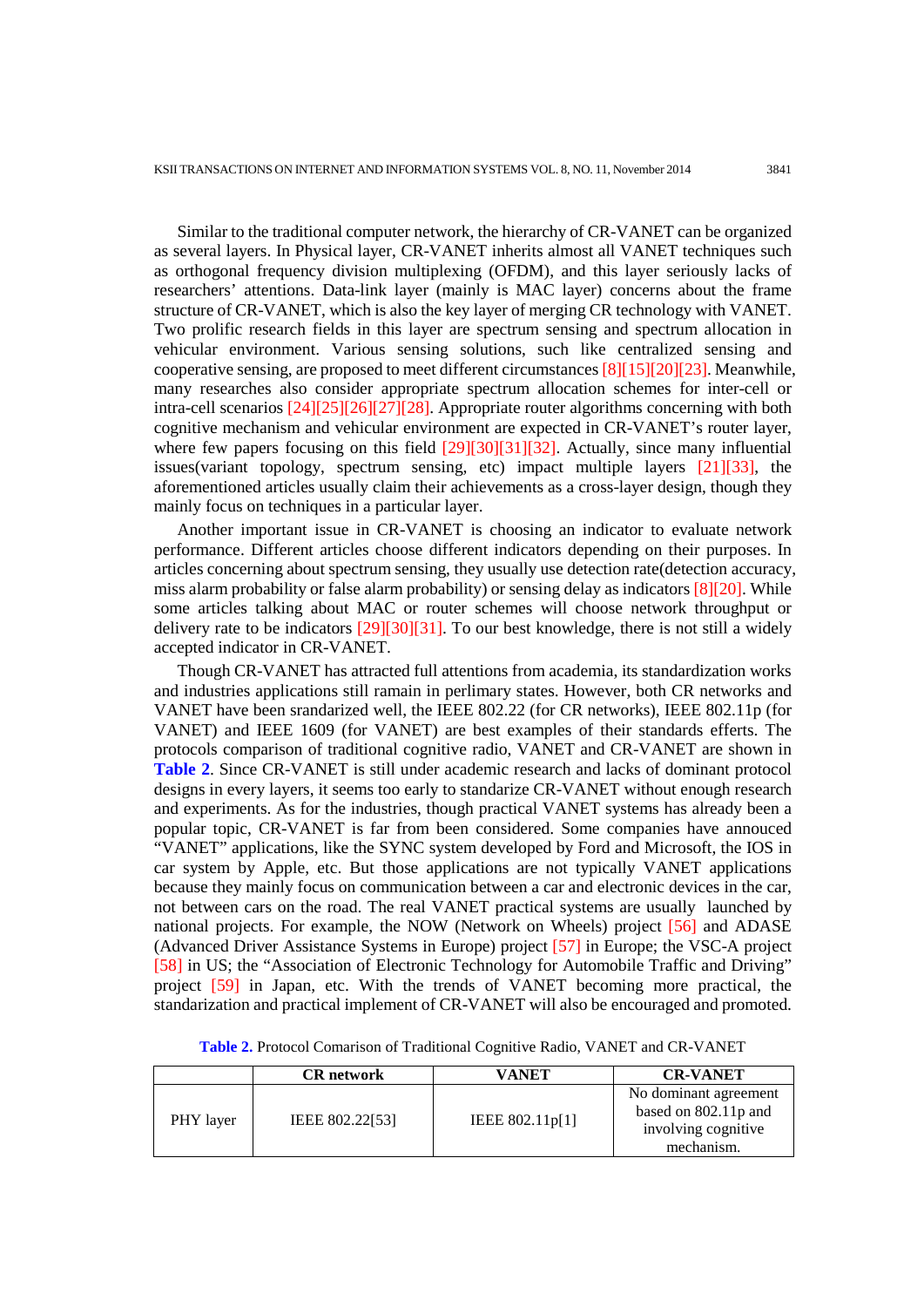| MAC layer        | <b>IEEE 802.22</b>    | IEEE 802.11p<br><b>IEEE 1609.4</b>                   | <b>Combination of VANET</b><br>and CR networks<br>protocols, based on<br>802.11p and involving<br>cognitive mechanism. |
|------------------|-----------------------|------------------------------------------------------|------------------------------------------------------------------------------------------------------------------------|
| Routing<br>layer | No dominant agreement | IEEE 1609.3 WAVE short<br>message protocol<br>(WSMP) | No dominant agreement                                                                                                  |

# **3. Existing Research Works of CR-VANET**

In this part we provide taxonomy of state-of-the-art papers in CR-VANET and analyze some key articles. Distinguished from their research focuses, they can be classified into physical layer, MAC layer and router layer works.

## **3.1 Physical Layer Works of CR-VANET**

Though few articles concerning about physical layer of CR-VANET, many questions are still unsolved. In physical layer, the works mainly focus on channel model, interference and capacity.

## **3.1.1 Channel Model of CR-VANET**

Because of fast moving, the mobility feature of cars makes the channel model fading seriously, even in the simplest model the distance between communication devices will change quickly and randomly. However, in almost all papers investigated by us, the researchers evaluate their designs or protocols only on the basis of the Rayleigh or Nakagami-m fading channel model. Hence, the future researchers on CR-VANET must treat their vehicle mobility model more carefully. Generally, the random Poisson Point Process [54] in different dimensions can be chosen. The Markov mobility model is also a good choice for grid-like roads [55], while in some unique scenarios, the researchers have to use the special mathematical model.

# **3.1.2 Interference in CR-VANET**

There are two important interference issues should be noticed in CR-VANET: the interference from other networks and the interference to primary user in CR-VANET. The first interference issue has been studied in VANET field and CR field, respectively. However, researchers of VANET seldom treated spectrum as changeable resources, and researchers of CR only involved static users. The second issue is typically a research topic of cognitive radio, however, the achievements in cognitive radio research treat secondary users as static points rather than moveable points. So dedicated interference researches considering both the dynamic spectrum and the mobility feature of CR-VANET is an interesting research topic in future.

## **3.1.3 Transmission Capacity of CR-VANET**

 Transmission capacity, which is also called network throughput, is one of the most essential question in physical layer of CR-VANET. There are many forms of the equations of transmission capacity based on different researches [34][35][36]. Generally, a simple equation representing one hop transmission capacity *T* can be expressed as below: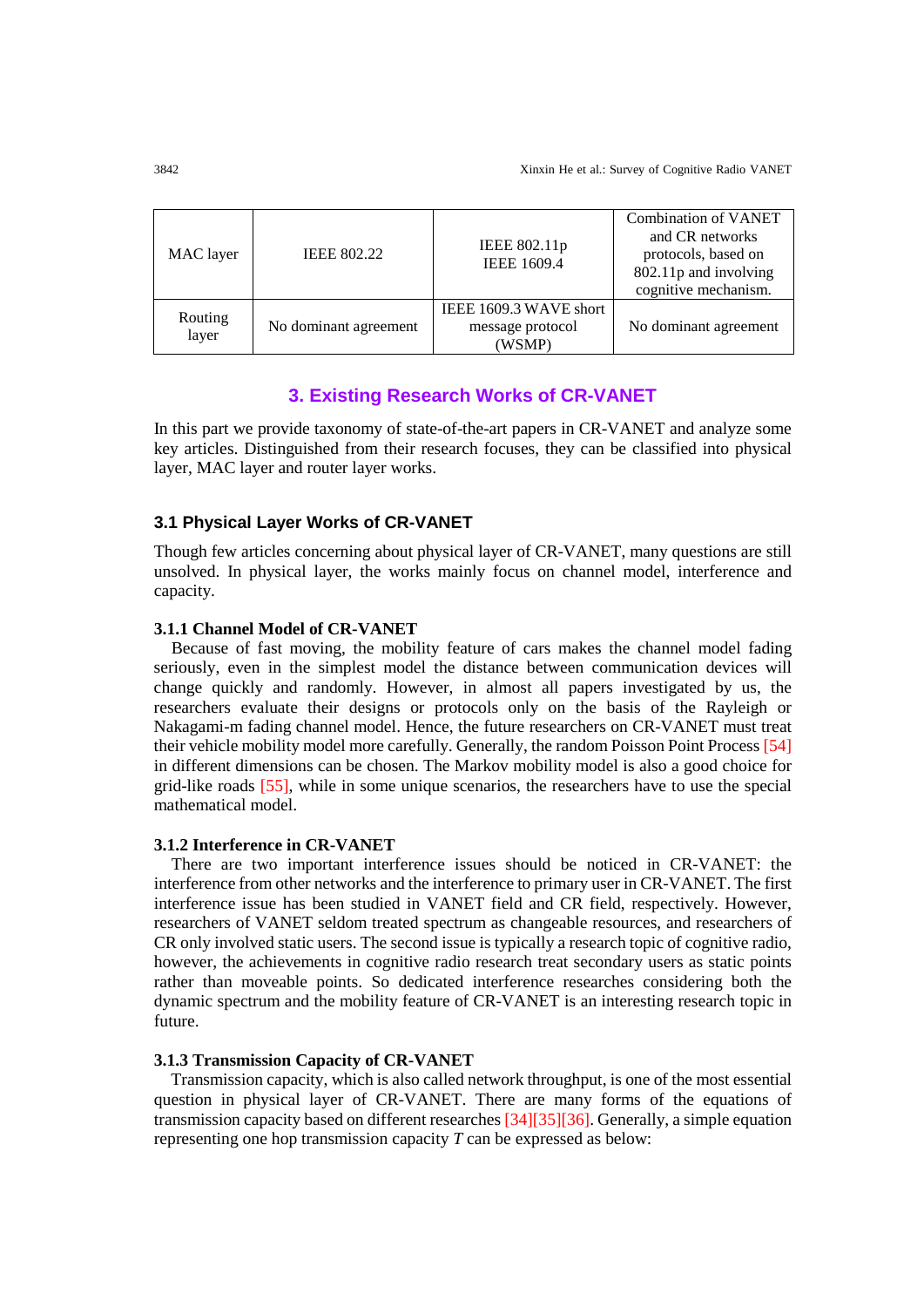$$
T(\varepsilon) = \lambda(\varepsilon)(1 - \varepsilon)R \qquad \varepsilon \in (0,1)
$$
 (1)

where *R* represents data rates, which is usually normalized to 1 in many articles;  $\lambda$  is the density of the nodes with successfully data transmission; And  $\epsilon$  represents outage probability, which is always determined by the signal to interference and noise ratio (SINR). Obviously, both  $\lambda$  and *T* are the function of  $\epsilon$ . Hence, it can be concluded from (1) that one hop transmission capacity is decided by node density, outage probability and data rates. When more hops are considered, the mean of every hop's transmission capacity may be regarded as transmission capacity of the pathway.

#### **3.2 MAC Layer Research of CR-VANET**

Researches of CR-VANET MAC layer mainly focus on spectrum sensing and allocation, as shown in **Fig. 3**. According to their sensing architecture, spectrum sensing schemes in CR-VANET can be classified into centralized sensing, distributed sensing and integrated sensing. However, spectrum allocation schemes in CR-VANET are classified by their functions: the inter-cell allocation or intra-cell allocation. A cell in CR-VANET is a two dimension (2D) area with several cars. There must be one road side unit (RSU) in centralized architecture or one primary car in distributed architecture dealing with intra-cell spectrum allocation and management, which is usually called center node or cluster header. Meanwhile, in a network consists of many cells, it is common that some congest cells are lacking of spectrum while their adjacent cells may remain some frequency idle. Consequently, it is also important to find appropriate inter-cell spectrum allocation schemes for CR-VANET.



**Fig. 3.** The Spectrum Sensing and Allocation Works on CR-VANET

#### **3.2.1 Spectrum Sensing Works on CR-VANET**

Compared with traditional cognitive radio networks, the spectrum sensing task in CR-VANET almost makes no any difference. Nevertheless, considering the poor channel condition in vehicular environment, it is necessary to choose or create some ideal sensing techniques weakening the impact of mobility. Here some major ways of spectrum sensing in CR networks are presented and discussed whether they can be used in vehicular environment or not.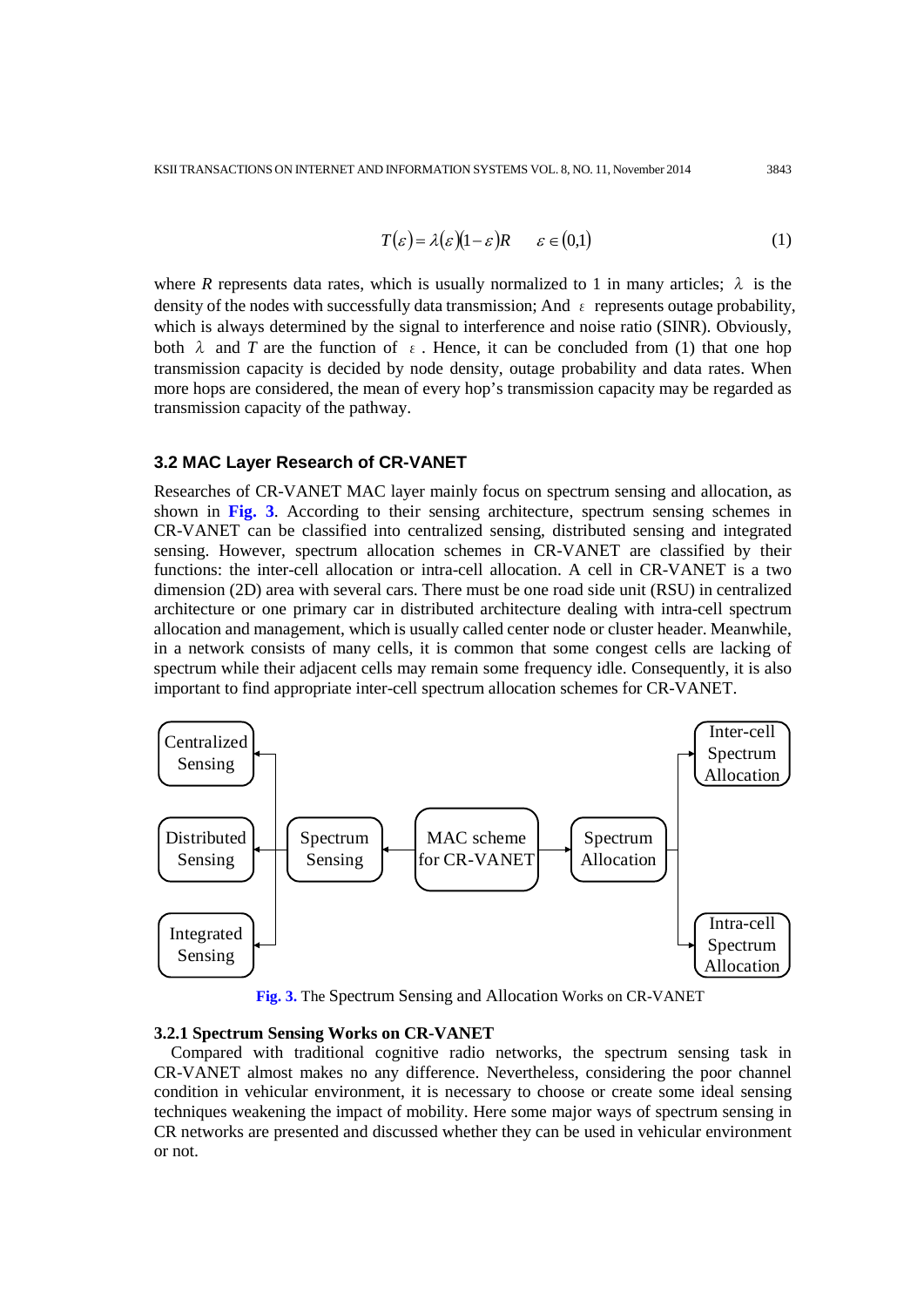To be noticed, the spectrum sensing issue is always a cross layer issue. Spectrum sensing not only relates to MAC layer designs, but also involves many physical layer techniques such as signal detections. The reason we discuss spectrum sensing in MAC layer section is that most works of spectrum sensing in CR-VANET focus on different MAC layer protocols rather than new signal sensing techniques. Consequently, in CR-VANET researches, physical layer techniques of spectrum sensing are usually almost the same as those techniques in CR networks.

#### (1) Spectrum sensing methods in CR-VANET

Since spectrum sensing has been fully studied in CR systems, few articles focus on the new sensing methods. In [37], Yucek et al. introduce some common methods of spectrum sensing, like matched filter, energy detector, cyclo-stationary sensing, waveform-based sensing etc. Theoretically, all methods mentioned above can be implemented in CR-VANET, but the mobility feature of vehicular environment would limit their performance to different extents.

Different spectrum sensing architecture (Centralized sensing or distributed sensing) also demands different sensing methods. For example, marched filter is always adopted in centralized sensing architecture, because Centric Nodes (CN) can afford complex devices and higher accuracy sensing can compensate for the case with lower density sensing units. Meanwhile, energy detector can be supported by distributed sensing architecture for its simplicity and cooperative sensing technique will offset its inferior accuracy. So choosing desirable sensing methods is a process of compromise and trade-off. In addition, related works concerning spectrum sensing, to our best knowledge, usually based on static ad hoc network (traditional cognitive radio network). Future research need to pay more attention on the impact of secondary users' mobility [21].

## (2) Spectrum sensing architecture in CR-VANET

Sensing technology in CR-VANET can be classified as 3 architectures: centralized, distributed and integrated sensing architecture.

#### A. Centralized sensing architecture

The essential part of this architecture is the Centric Nodes (CN) restoring vacant band information or sensing results. When a car applies to nearest CN for spectrum resources, CN checks its database and authorizes the car to occupy one vacant band. There are two kinds of CN: the widely implemented one in US and UK is called geo-databases [38][39][15], which are purely databases without sensing function; the other is usually called base stations which can perform spectrum sensing [19]. Results shows that geo-databases can achieve higher utilization of TV white spectrum resources than sensing-only techniques [40], so most centralized sensing architecture is based on gro-databases' solution, though it lacks of spectrum sensing. The advantage of centralized sensing architecture is that cars are free of the sensing task, and more complex sensing methods such as marched filter can be implemented to improve sensing accuracy. However, some inevitable drawback still remains.

Firstly, the whole system relies on the accuracy location of cars, which can be obtained by GPS or cellular system. In [8], H. Kremo et al. have proved that the position information is not accuracy enough, and they need a specific high-quality channel for position transmitting, which increases the complexity. Secondly, centralized architecture needs a control channel supporting interaction between CN and cars. While in some extreme case, there is no spectrum resource to build it. The last weakness, which also counts most, is delay. Both querying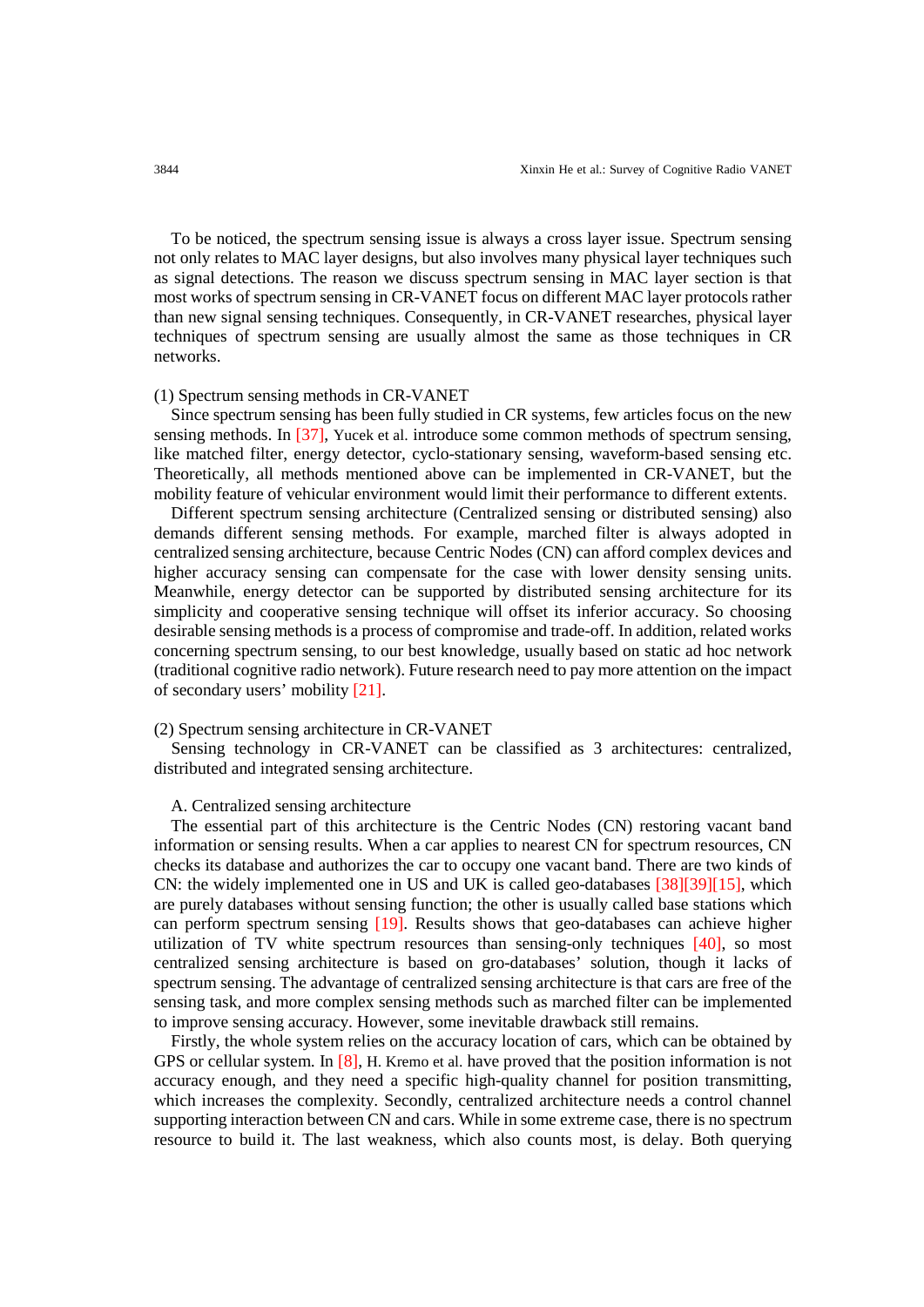database and authorization require time. Meanwhile high density of cars can cause unbearable query number to database, which results in delay too. As a time variant networks, such serious delay is intolerable.

## B. Distributed sensing architecture

In distributed sensing architecture, each car firstly does the spectrum sensing itself [41]. As aforementioned, the accuracy of this method is not good. To address this issue, cooperative sensing techniques is adopted in almost all articles. Hence, it is also called cooperative sensing architecture. In cooperative sensing scheme, all cars can exchange their sensing results through one or some public control channels, which is static or allocated by some primary cars [33]. Combining many cars' results, it is possible to achieve enough sensing accuracy through particular algorithms. Compared with centralized sensing architecture, distributed one requires simpler devices (databases or base stations vs on-car sensing devices) but provides almost same accuracy through cooperative sensing technique. Moreover, cooperative sensing can build public control channels using sensed spectrum resources rather than occupying VANET channels.

In [8], the author discusses the utilization of time diversity technology in cooperative sensing. The literature firstly assumes a shortest sensing interval without interrupting PU, this interval is divided into several time slots and during every slot cars have enough time to sense and transmit at least one frame. This assumption may hold on when the car is equipped with the fast sensing methods such as energy detector. Since cars can sense several times during a sensing interval, time diversity mechanism requires one car perform sensing in every slot but remain transmitting data in same channel until the whole interval passed. At the beginning of the next interval, those sensing results gathered from the last interval can be used to choose a new channel for transmission. This inspiring technique allows cars in low density environment can still perform cooperative sensing by themselves.

As a derivation of cooperative sensing, Li et al introduce the belief propagation technology in [20], each car periodically builds a belief vector representing the probability of PU's presence and broadcasts it respectively. After that, each car combines other cars' belief vectors and its own sensing results to generate a new belief vector, then broadcast the new one. This cyclical process stops when it falls into steady state. Results show that cooperative sensing accuracy is enhanced through belief propagation. However, this paper remains in primary states and the converging time of such cyclical process needs more studies.

## C. Integrated Sensing Architecture

Inspired by [42], Di Felice et al. presents a integrated sensing structure combining cooperative sensing and database lookup technology [23]. In this architecture, cars are classified into 3 sets, Model I cars communicate with databases directly, Model II cars leverages Model I cars to query databases, while Sensing-only cars can only sense TV white spectrum themselves. By determining optimal ratio of 3 kinds of cars, the goal of this article is to guarantee maximum protection of licensed users while minimizing the overhead for white space detection of TV spectrum. **Table 3** shows the comparison of three spectrum sensing architectures.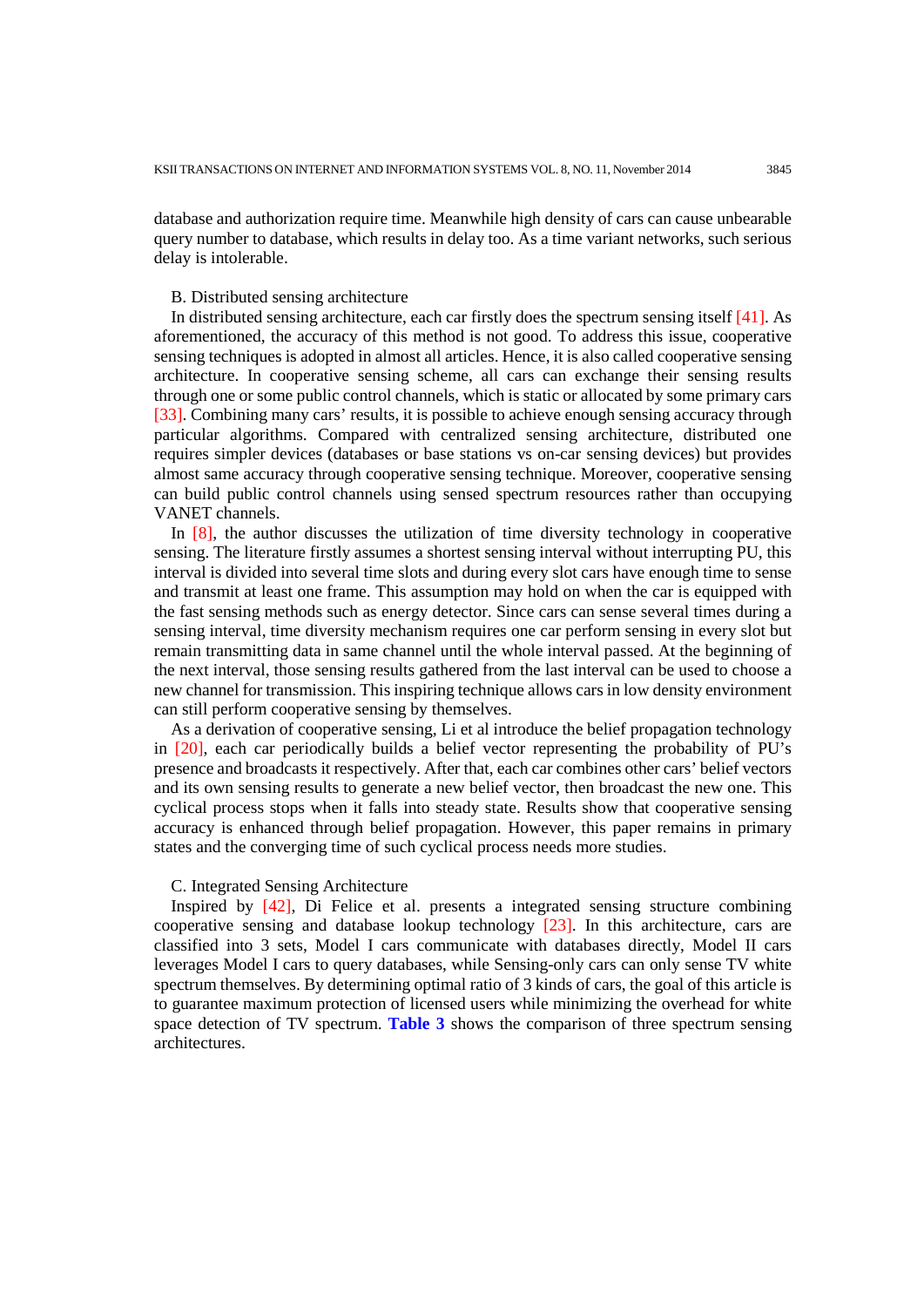| Architecture | <b>Reference</b> | <b>Pros</b>                                                                                         | Cons                                                      |
|--------------|------------------|-----------------------------------------------------------------------------------------------------|-----------------------------------------------------------|
| Centralized  | [15][19][38][39] | Using more accurate<br>sensing methods,<br>Combining with<br>geo-database to improve<br>accuracy    | Need dedicate control<br>channel,<br>Delay issue          |
| Distributed  | [20][33][41]     | Using cheap sensing device<br>to achieve enough accuracy,<br>Don't need dedicate control<br>channel | Network complexity is<br>higher(mobile ad hoc<br>network) |
| Integrated   | [23][42]         | Highest accuracy achieved<br>by combination of above<br>two sensing ways                            | Most complex network and<br>high devices costs            |

**Table 3.** Comparison of Three Spectrum Sensing Architecture

#### **3.2.2 Spectrum Allocation in CR-VANET**

Once the spectrum holes are known, correctly allocating and appropriately using the spectrum has a multifold impact. Although spectrum allocation schemes for cognitive radio have been studied for years, those results cannot be directly applied to CR-VANET because secondary users are common supposed stationary in those works while they (cars) are quickly move in vehicular environment. So the spectrum allocation is more challenging and complex in CR-VANET. In this section we introduce some methods which can be classified as inter-cell spectrum allocation and intra-cell spectrum allocation.

## (1) Inter-cell spectrum allocation

In the traffic jams cognitive cell, the transmission of a large amount of collision avoidance and auxiliary driving information will lead to a sharp increase in demand of spectrum resources. However, in the adjacent cell, the traffic load may be light and the spectrum may be residual. So the real-time and efficient spectrum methods for inter-cell spectrum allocation are studied in [24][25][26].

## A. Non-cooperative game theory

Game theory is widely utilized as an efficient tool for analyzing the spectrum allocation problem in wireless networks. The non-cooperative game theory has been studied in [24] for inter-cell resource allocation. A method to assign the sub-channels and power to the uplink users is proposed to minimize the transmission power. In [25], Nash Bargaining solution (NBS) is studied in the scenario of power, rate, and sub-channel allocation for single-cell OFDMA systems to obtain a fair and efficient performance.

#### B. Cooperative bargaining solution

As we are known, the cooperative bargaining solutions have seldom been used to the inter-cell resource allocation especially in cognitive radio networks. In [26], two alternative bargaining solutions, such as Generalized Nash Bargaining Solution (GNBS) and Generalized Raiffa-Kalai-Smorodinsky Bargaining Solution (GRKSBS), are proposed to model the inter-cell allocation problem. For asymmetric cells with different bandwidth requirements, these solutions are generalized with bargaining powers to achieve trade-off between the weighted fairness and overall achievable rate. Furthermore, a practical two-cell allocation algorithm is proposed for three cases with different traffic loads. **Table 4** shows the comparison of inter-cell spectrum allocation techniques for CR-VAENT.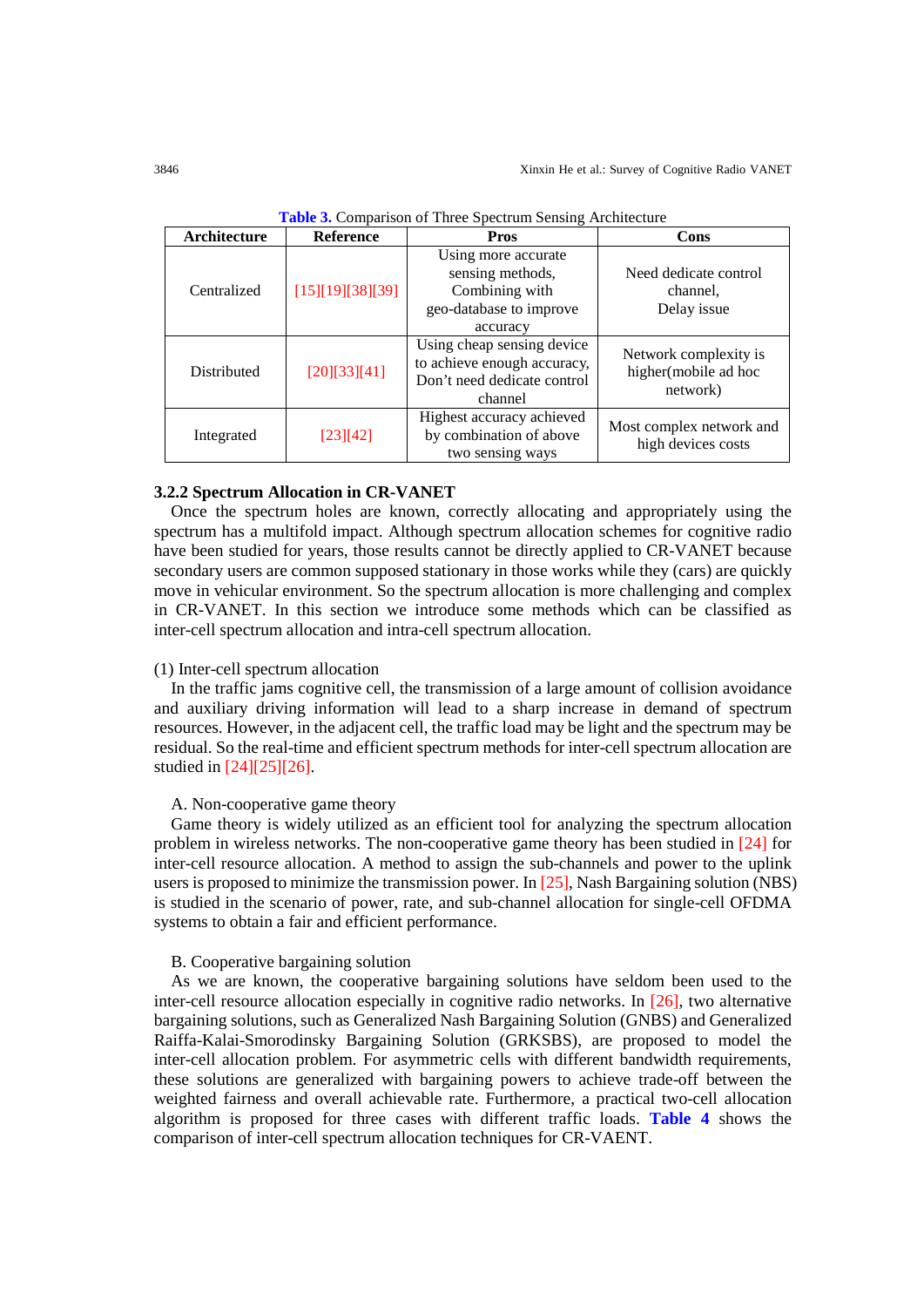| <b>Technique</b><br><b>Reference</b>         |                 | Pros                                                                                                                               | Cons                                                  |
|----------------------------------------------|-----------------|------------------------------------------------------------------------------------------------------------------------------------|-------------------------------------------------------|
| Non-cooperative<br>game theory               | $[24]$ , $[25]$ | Minimize transmission power of<br>the cognitive users                                                                              | The scheme is<br>only suitable for<br>two load states |
| Cooperative<br>$[26]$<br>bargaining solution |                 | Achieve trade-off between the<br>weighted fairness and overall rate,<br>and the QoS support of safety<br>application is considered | The allocation<br>scheme is more<br>complexity        |

**Table 4.** Comparison of Spectrum Allocation Techniques for CR-VANET

#### (2) Intra-cell spectrum allocation

When the intra-cell road side unit or cluster head obtains the sensed states of all shared-use spectra, the appropriate decision on spectrum allocation management is needed. Due to the dynamic spectrum sharing of CR, spectrum allocation in CR-VANET becomes more complicated. The time-varying, location-dependent spectrum availability and Quality of Service (QoS) support of safety service should be considered.

#### A. Spectrum allocation with PU protection alone

In [43], without taking into account the specific QoS requirements of the vehicular applications, the CR-VANET decides the spectrum to use with the goal of minimizing the harmful interference to primary users. In this paper a rang of metrics for spectrum selection by CR-VANET are defined and evaluated through a simulation study, such as spectrum with the highest data rate, product of rate and channel utilization, and product of rate and expected vacant channel duration.

## B. Spectrum allocation with QoS support

For this respect, spectrum allocation is used to meet the QoS requirements of vehicular application, such as delay constraints for safety application and bandwidth for service application. To maximize the throughput of secondary users by using the technique of Lyapunov optimization, in [27], Urgaonkar R. et al. exploit a Markov random walk model of secondary users and proposes an opportunistic scheduling policy for secondary networks. With the assumption that the channel availability statistics information are known for vehicles, in [44], Giordano et al. investigates the optimal channel access in CR-VANET to maximize the utility of vehicles under certain QoS constraints. In [28], a framework with three components is proposed to meet the QoS. The problem of optimal channel access management is formulated as a constrained Markov decision process (CMDP).Once the cluster head obtains the sensed states of all shared-use channels, the decision on channel access can be made. Next, this decision as well as the information of exclusive-use channel is sent to the cluster member during the handshaking period. Then the cluster member transmits data using the shared-use channel or the exclusive-use channel. This data transmission period is divided into two parts, transmission from cluster member to cluster head and transmission from cluster head to destination.

## **3.2.3 MAC Protocol in CR-VANET**

CR-VANET has the characteristics of high mobility and rapid dynamic topology, and the latency and reliability for the traffic safety and non-safety services are different. Therefore, designing a suitable MAC protocol for CR-VANET turns to be a challengeable task. According to our research, there is still no one dominant design of CR-VANET MAC protocol.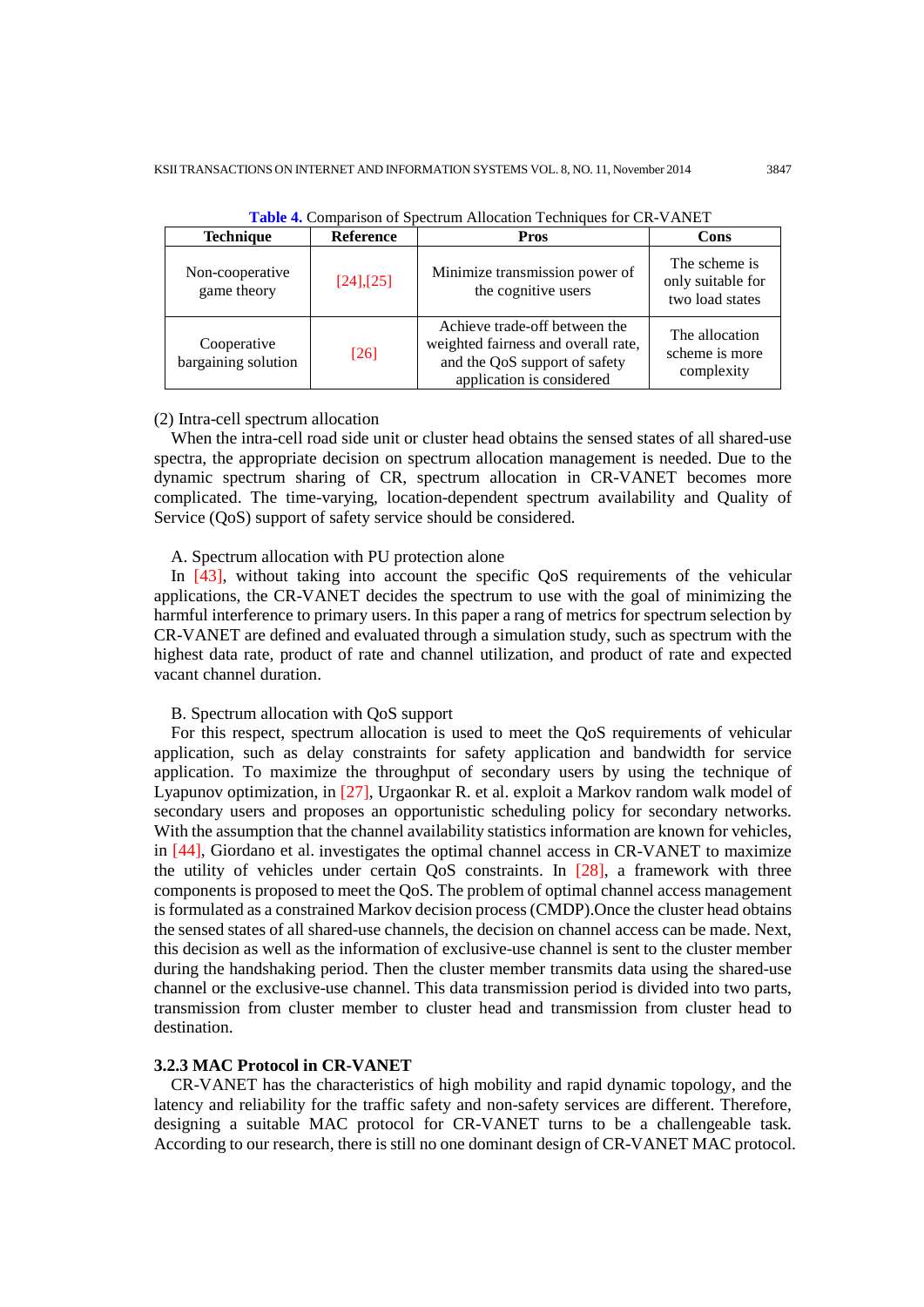However, in order to give a general view of CR-VANET's MAC layer, we summarize some essential articles and present a preliminary design of CR-VANET MAC protocol. With the characteristic of VANET system, the design of slot structure of CR-VANET system is generally shown in **Fig. 4**.



# **3.3 Routing Schemes in CR-VANET**

Routing in CR-VANET faces unique challenges, compared with conventional mobile ad hoc networks (MANETs). In MANETs, the routing protocols are expected to adapt to node mobility and channel dynamics [45][46] . While in CR-VANET, in spite of that, routes should be more quickly modified according to the activity of primary users and frequency in the spectrum pool. There have been several routing protocols for CR networks [47][48][45] etc. However, they do not consider mobility at vehicular speeds. In most of these protocols, the route is established during the route discovery phase and it can be changed when messages are dropped or new PU activity is detected. Such an approach suffers significant performance degradation when spectrum availability or node locations change faster than the rate of route updates. Several routing protocols for vehicular ad hoc networks have been proposed [49][50]. However, most of them have focused on short-range car-to-car ad hoc communications to aid intelligent transportation systems (ITS) in urban areas. The distance between two nodes is much shorter than transmission range. Moreover, none of them considered the opportunistic spectrum access unlicensed ISM band to acquire more capacity. At present, the research on routing protocols for CR-VANET are really rare.

# (1) Prediction-based cognitive topology control routing

In [29], the author proposes a distributed prediction-based cognitive topology control (PCTC) scheme to introduce the cognition capability to routing in CR-VANET. PCTC is a middle-ware-like cross-layer module residing. It uses cognitive link availability prediction, which is aware of the interference to primary users and predicts the available duration of links. Based on the link prediction, PCTC captures the dynamic changes of the topology and constructs an efficient and reliable topology, which is aimed at mitigating rerouting frequency and improving end-to-end network performance such as throughput and delay.

## (2) Spectrum-aware beacon-less geographical routing

A spectrum-aware beacon-less geographical (SABE) routing protocol for CR-VANET is proposed in [30]. The main idea of SABE is that the routing decision as well as the resource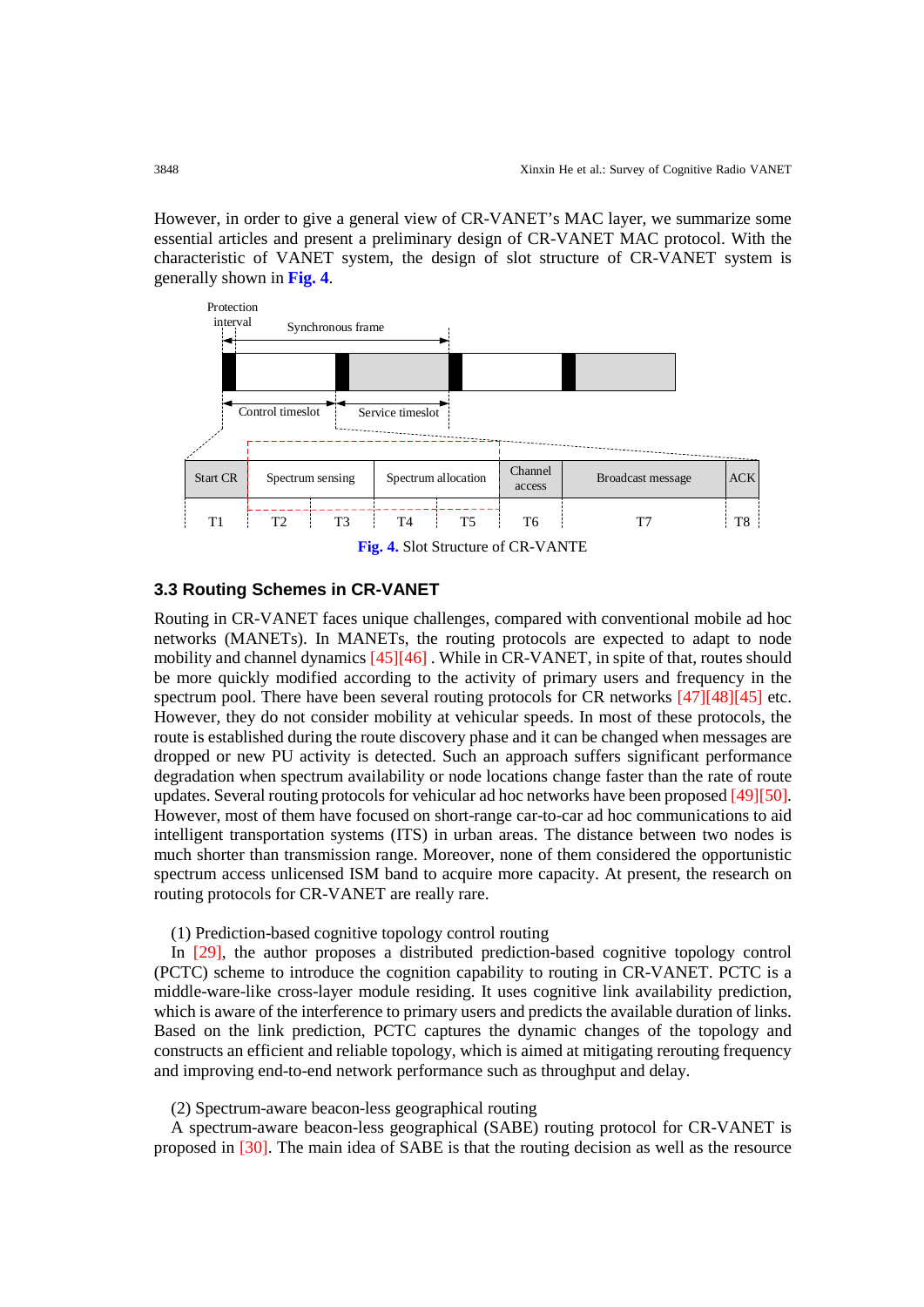allocation strategy is made by receivers on a per-packet and per-hop basis, so that the proposed protocol can efficiently adapt to spectrum dynamic. A source CRV broadcasts a forward request packet, and includes in its available resources and location. Receivers calculate a link weight with consideration of their available resources and locations. In the proposed protocol, CR-VANET jointly selects relay nodes, channels, and transmission power constraints. This selection process is carefully executed so that ongoing communications between primary users and other CR-VANET are not disrupted. Once the relay nodes are selected, they continue to relay more messages as long as they stay in a predefined forwarding area. By doing so, the overhead for selecting relay nodes can be substantially reduced.

#### (3) Cognitive multicast using OFDM sub-carriers and network coding

Cognitive multicast (CoCast) is a cognitive multicast routing protocol inspired by on-demand multicast routing protocol [31]. CoCast attempts to provide adequate throughput performance by selecting and using idle ISM channels. After discovering the channels, nodes collaborate to form a multicast tree using an ad hoc on-demand distance vector (AODV). In the original CoCast, it is assumed that the channels are orthogonal. In [32], this assumption is relaxed by allowing channels to overlap, as done in IEEE802.11 $a/g$ , in which OFDM is used to mitigate Adjacent Channel Interference (ACI) effect and narrowband interference, and the network coding is used to reduce duplicate packet reception and relax the need of packet retransmission.

Based on above studies, we can know that routing in CR-VANET should have some unique characteristics such as PU interference awareness, Link-availability prediction and adaptive ability etc. The authors introduce the routing metrics in light of the overhead for selecting nodes, end-to-end delay, and rerouting frequency. For instance, the simultaneous transmit and receive (STAR) capacity in [30] enables a transceiver to transmit and receive over different channels simultaneously. Thus, the CR-VANET can opportunistically exploit multiple spectrum holes using only a single transceiver radio. However, in [29], the system has two radios (one for receiving and the other for transmitting), so the overhead will be higher than [30]. The comparative description of the characteristics of each routing protocol is shown in **Table 5**.

| <b>Technique</b> | <b>Reference</b> | <b>Pros</b>                                                                                                                                             | Cons                                                                                  |
|------------------|------------------|---------------------------------------------------------------------------------------------------------------------------------------------------------|---------------------------------------------------------------------------------------|
| <b>PCTC</b>      | [29]             | More efficient and reliable<br>topology than other; low<br>rerouting frequency and delay.                                                               | PCTC requires local<br>connectivity knowledge<br>result in large message<br>overhead. |
| <b>SABE</b>      | [30]             | The overhead for selecting relay<br>nodes is substantially reduced.                                                                                     | The robustness of proposed<br>algorithm should be<br>improved.                        |
| CoCast           | [31][32]         | More robust to ACI and<br>frequency selective fading;<br>avoid external interference<br>effectively especially in the<br>channels overlap in frequency. | Two radios are needed, so the<br>overhead for communication<br>might be an issue.     |

**Table 5.** Comparison among Different Routing Protocols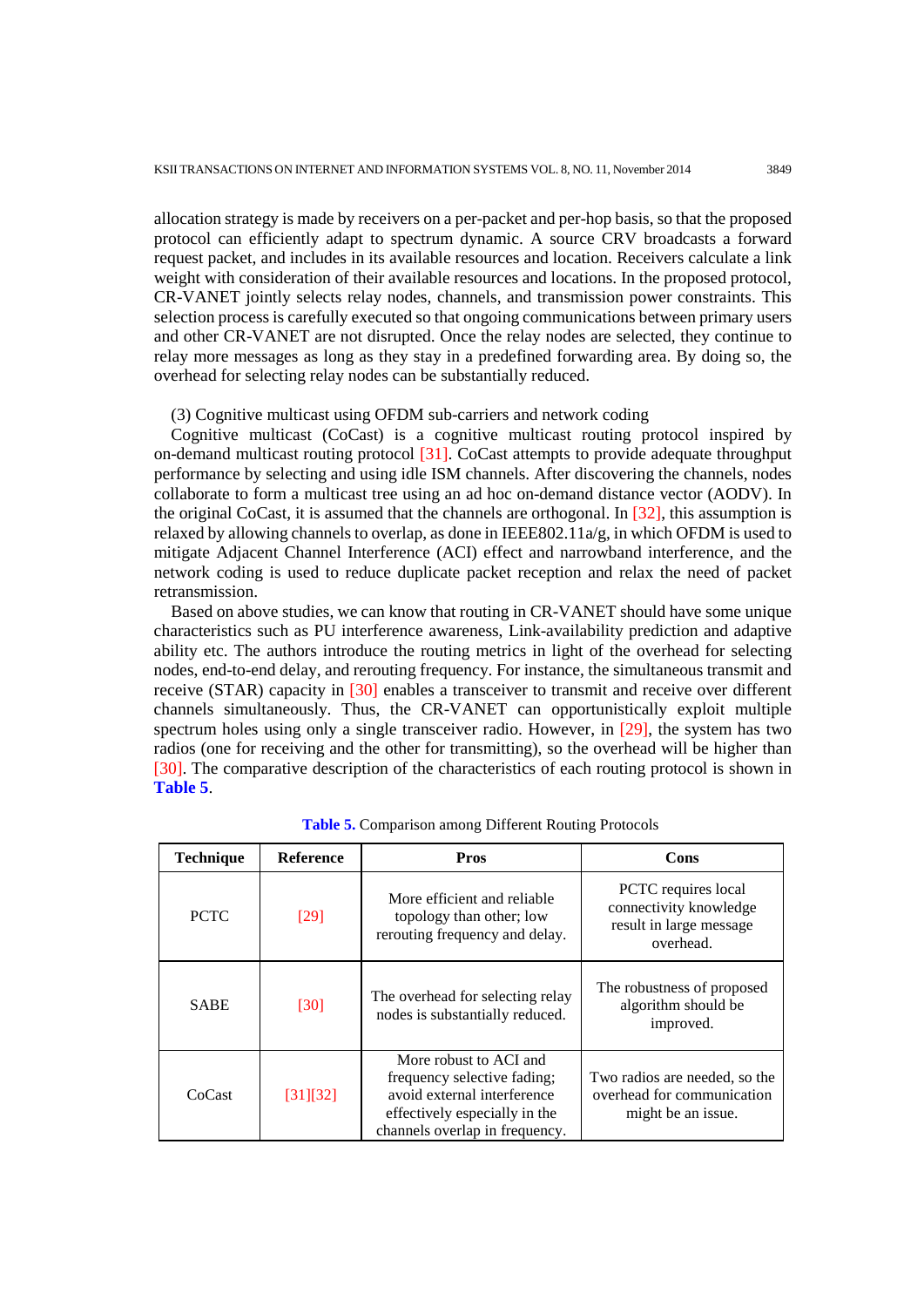## **3.4 Research Framework of CR-VANET**

By exploring different features of different layers, a research framework of CR-VANET is proposed, as shown in **Fig. 5**. From **Fig. 5**, some serious problems caused by vehicular environment, like multipath fading, Doppler shift and short link maintaining time, will not only influent physical layer but challenge each layer of CR-VANET. The dynamic spectrum involved by cognitive radio shall also be considered in whole network design. The essential parts of CR-VANET research are recommended as 1)improving link maintenance and reliability in physical layer, 2)establishing appropriate MAC schemes, 3)designing low-delay routing protocol in router layer and 4)creating various applications in upper layers. The delay and transmission capacity of CR-VANET are main indicators of one research's performance.



**Fig. 5.** Research Framework of CR-VANET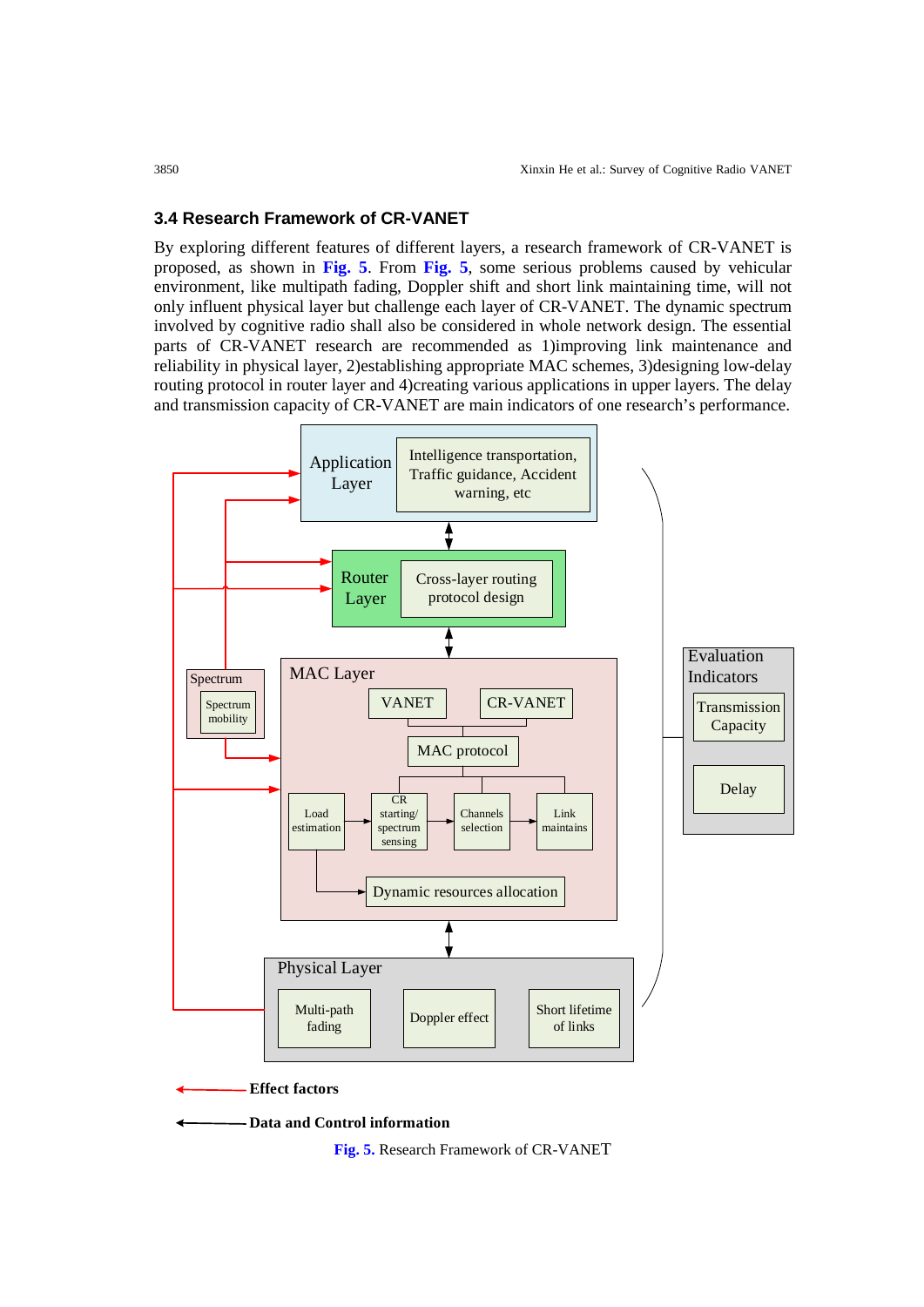#### **3.5 Proposed System and Simulation Results of CR-VANET**

#### **3.5.1 The Proposed CR-VANET Architecture**

In order to evaluate the performance of the CR-VANET, we investigate a centralized CR-VANET architecture composed of three entities, i.e., the vehicle equipped with CR (CRV), the road side unit (RSU) based on CR (CR-RSU) and local information processing unit (LIPU) [60]. In general, we suppose the whole network can be divided into different cognitive subsystems each with several cognitive cells (CCs). As shown in **Fig. 6**, the system works as follows: Firstly, the CRVs take the task of local load estimation and spectrum sensing, and then periodically report related results to the corresponding CR- RSU. Then, the CR-RSU is responsible for data fusion and resource allocation in a single cognitive cell. Finally, LIPU will calculate and predict the network load metric of the subsystem and then decide when to trigger the adaptive cognitive spectrum sensing (ACSS) mechanism. In addition, LIPU is also in charge of inter-cell resource allocation with cooperative game theory and maintaining the cognitive spectrum pool.



**Fig. 6.** Framework of the Proposed CR-VANET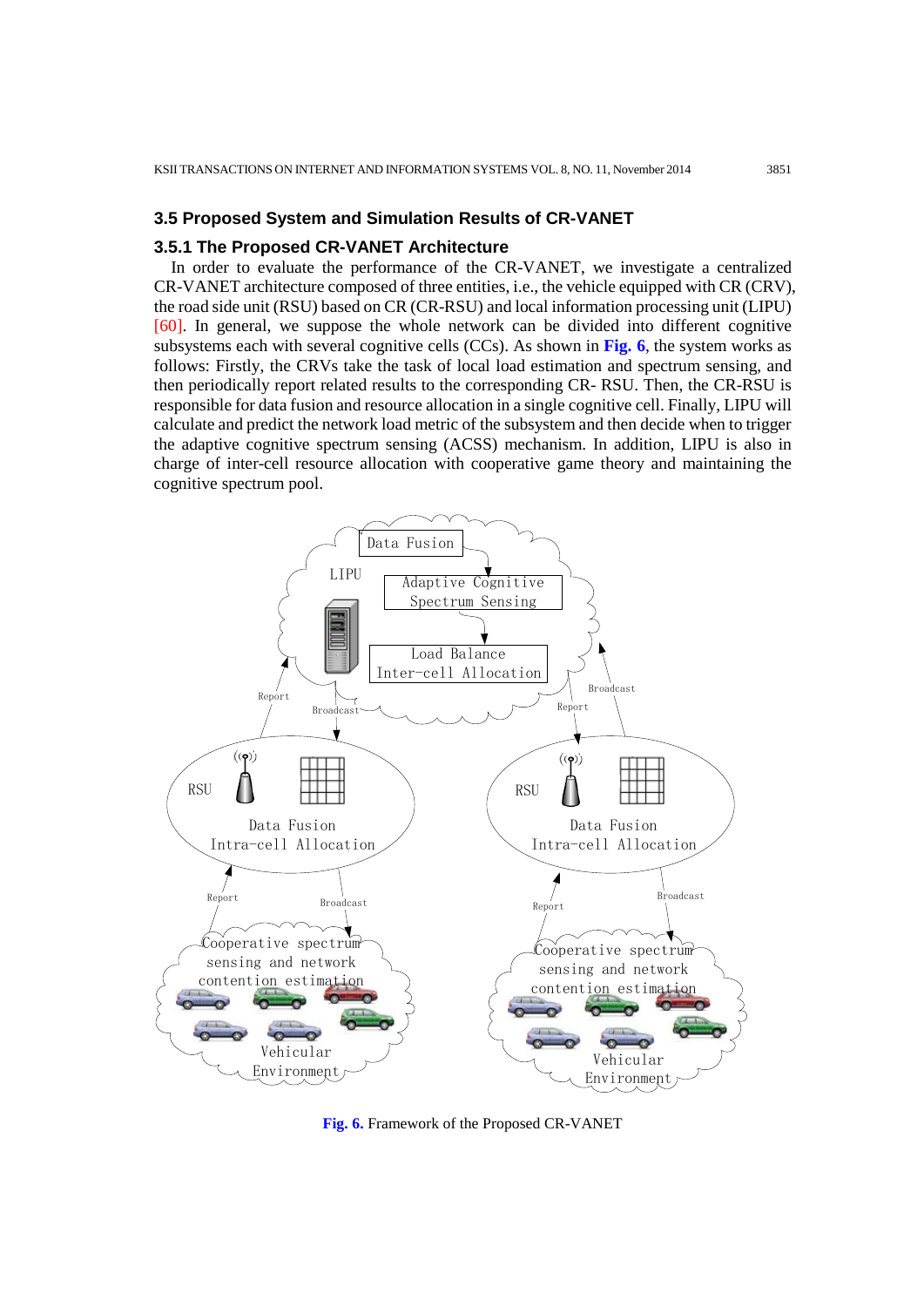## **3.5.2 Simulation Results for CR-VANET**

We consider the following scenario where the initial static spectrum bandwidth is 10MHz, and 50 CR vehicles are distributed randomly in a cognitive cell with width of 500m. Once the cognitive radio starts, additional bandwidth will be detected and used to extend the communication spectrum pool and improve the QoS of vehicular applications. The bandwidth of the cognitive spectrum is set as 100MHz and 200MHz. The probability of PU access to arbitrary spectrum is modeled as a uniform distribution between 0.8 and 1. Assume only safety service is supported in this scenario, and set the delay thresholds as 100ms. With the simulator NS2, the transmitting packet rate is set as100packets/s, and the payload of each packet is 1024 bytes. The channel contention is varied by the number of CRVs requesting for service which is increasing by the speed of 6 pairs/min.

 **Fig. 7** to **Fig. 9** shows the delay, packet loss rate and throughput performance between CR-VANET (labeled with ACSS) and traditional VANET, respectively. It can be observed from **Fig. 7** and **Fig. 8** that VANET with CR function can greatly reduce the transmission delay, especially on the heavy contention status. Moreover, the wider cognitive pool is, the more additional spectrum can be sensed to extend the communication bandwidth and improve the QoS of safety applications. In **Fig. 9**, it is obvious that the throughput of CR-VANST scheme can be improved to some extent, when the network load status is heavy. However, the whole throughput will be decreasing when more and more vehicles are competing for the limited additional spectrum. Thus, the CR-VANET can make great effect and get better throughput performance than traditional VANET.



**Fig. 7.** Transmission Delay between CR-VANET and Traditional VANET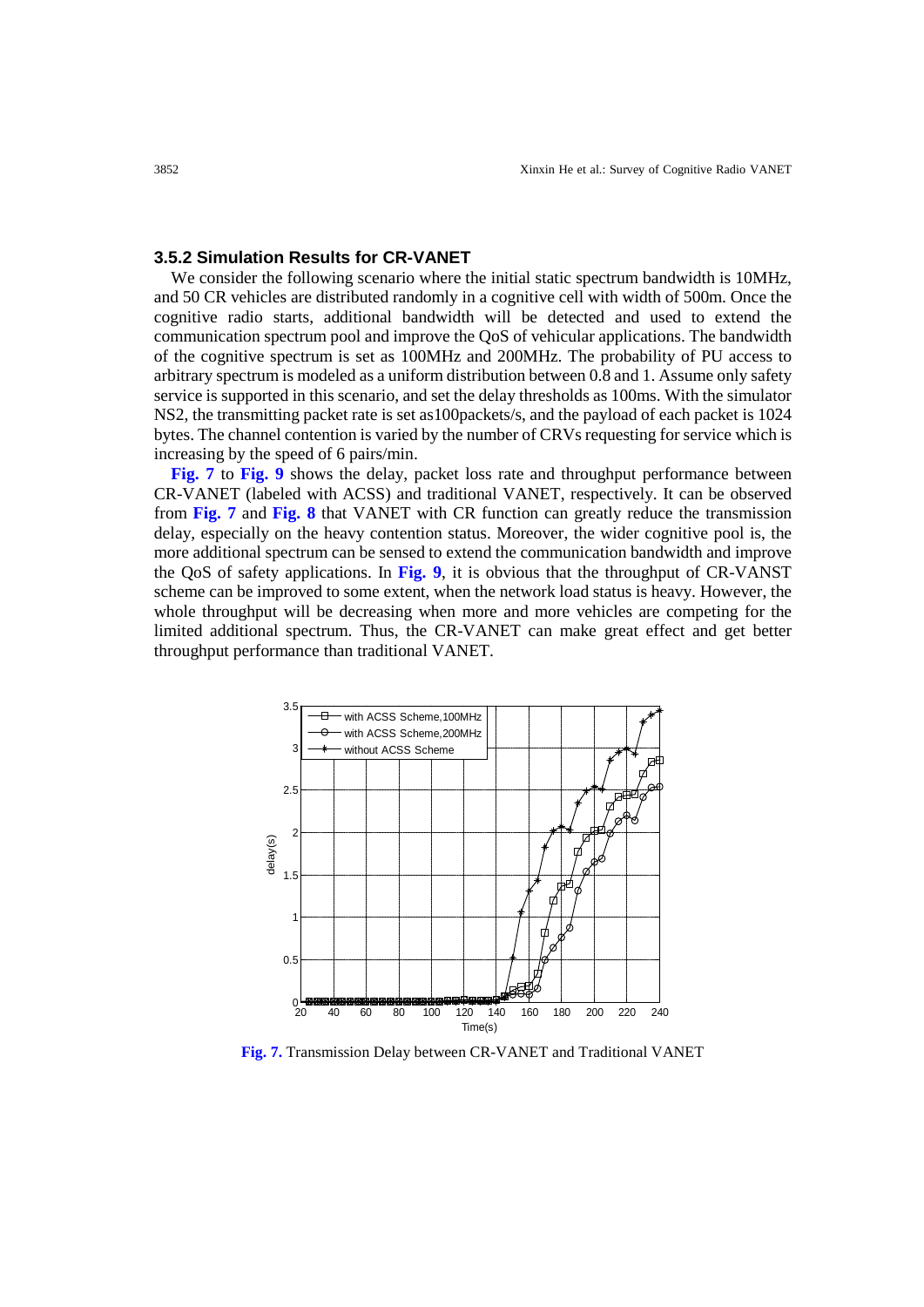

**Fig. 8.** Packet Loss Rate between CC-VANET and Traditional VANET



**Fig. 9.** Throughput between CC-VANET and Traditional VANET

# **4. Application Framework of CR-VANET & Open Research Issues**

CR-VANET has been researched for years and gained many achievements as aforementioned. In this part, application framework of CR-VANET is firstly discussed. Then, some open research issues are suggested.

# **4.1 Application Framework of CR-VANET**

Intelligent transportation system is a huge system applied to the entire traffic management system. Application framework of CR-VANET is composed of three parts: information transmission network (ITN), ground transportation applications (GTA) and other information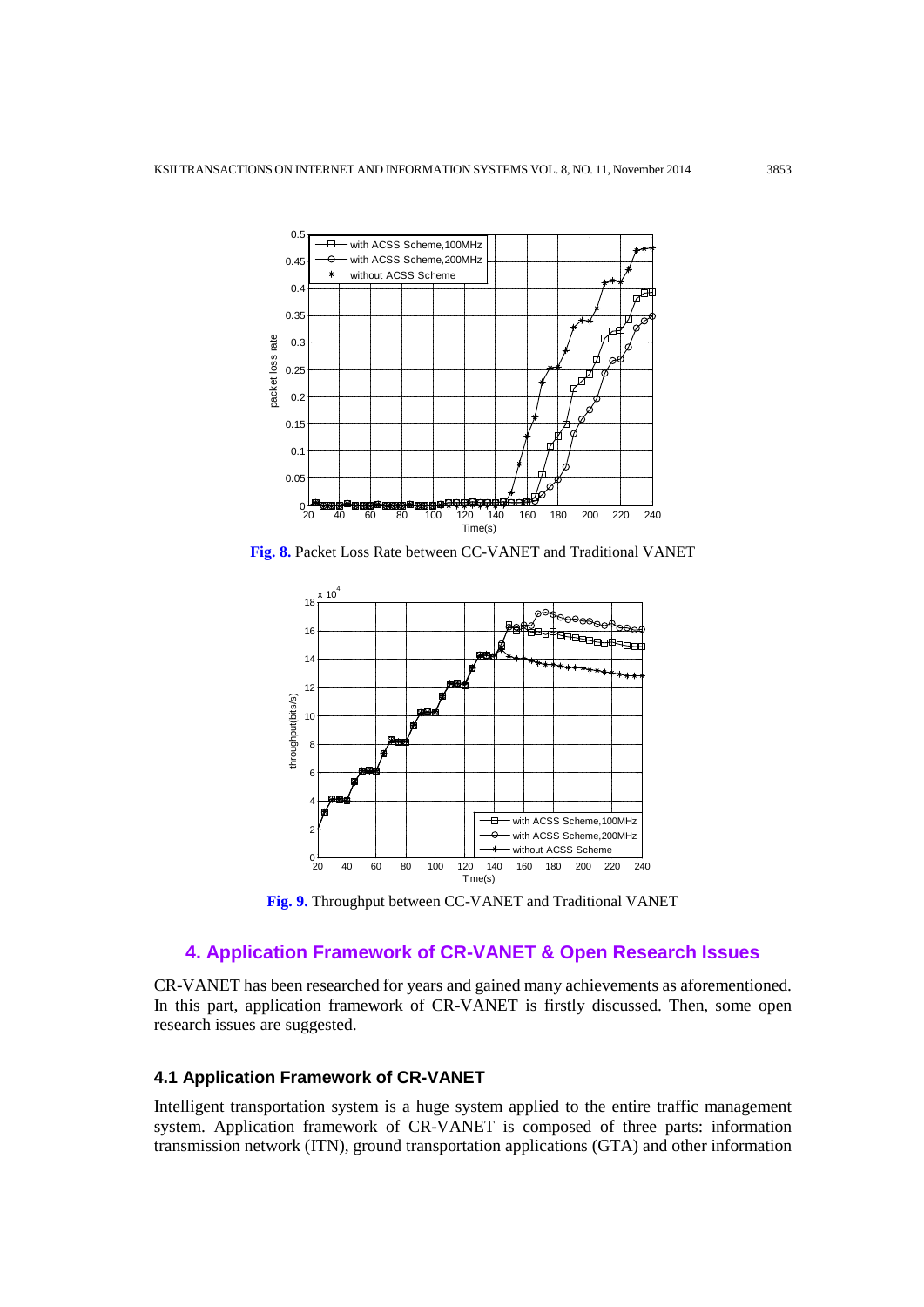and application platform (INP). Information transmission network provides technical support for V2V and V2I communications, and connects to the internet or mobile communication networks to realize the information interaction between vehicle networks with different departments and services platform. Now, we take the traffic accidents and traffic jams as example to explain the behavior of CR-VANET, and give its applications in traffic safety.

(1) Application prospects 1: accident and collision warning

As shown in Section 1, when vehicles crashed, the safety messages should be broadcasted quickly by CR-VANET system.

Case1: If the network has enough spectrum resources, then CR-VANET

- Broadcasts safety messages to surrounding cars with high efficiency and low delay.
- $\triangleright$  Broadcasts warning information to remote vehicles and suggests them navigate other paths in time.
- $\triangleright$  Reports information to the traffic manage center who will promptly dispatch the corresponding staff to deal with related matters.

Case2: If the vehicle network congests, the more spectra are needed, and then CR-VANET starts cognitive mechanism to explore spectrum holes. After that, CR-VANET completes those processes in case 1 with the updated spectrum resources.



**Fig. 10.** Application Framework of CR-VANET

(2) Application prospects 2: traffic congestion and guidance

When congestion occurs on Section 2 as shown in **Fig. 10**. CR-VANET needs more spectrum resources to support all cars' demands. At this time, CR-VANET starts cognitive mechanism immediately to sense more vacant bands. After that, CR-VANET

- $\triangleright$  Broadcasts the information of congestion to the vehicles in their peripheral area and suggest them avoid congestion.
- Reports information to traffic management center.
- $\triangleright$  Transmits congestion information by all possible kinds of platforms to public, such as live maps, SMS, etc.

Meanwhile, considering the priority of security services, the system uses resource allocation techniques to optimize spectrum scheduling and management. The design of CR-VANET application framework is still in preliminary level and more works should be done in future.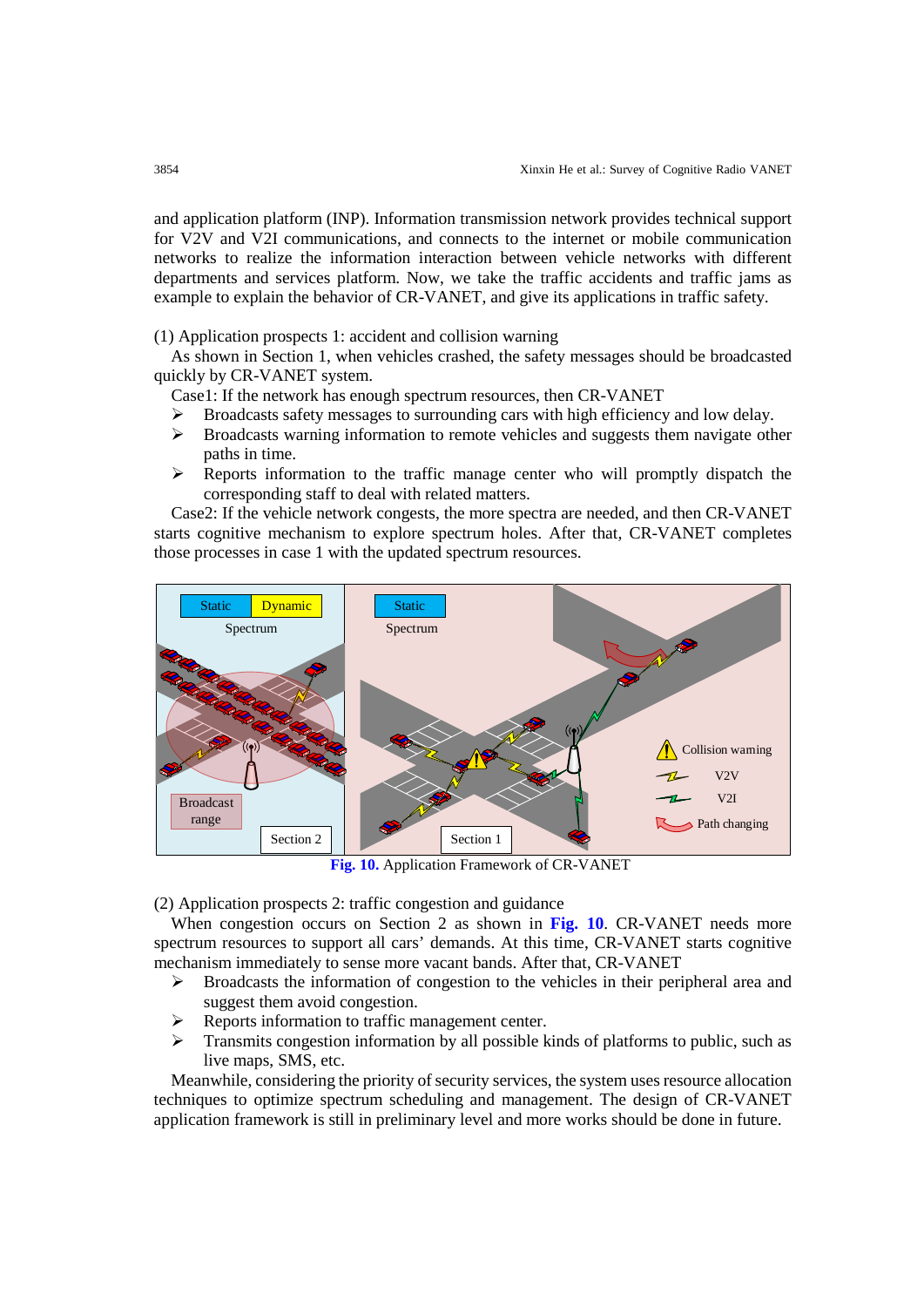#### **4.2 Open research issues**

As aforementioned in section 3, improving network performance through physical layer technology would achieve little. However, some article have proved cooperative communication technology can realize higher channel reliability [51][52], introducing cooperative communication into CR-VANET may leads an innovation in physical layer. Another potential breakpoint in this field is deducing the transmission capacity for CR-VANET, this work will provide a more universal indicator presenting network capacity of CR-VANET.

Establishing appropriate MAC schemes, especially desirable sensing schemes for vehicle environment is a hot topic in CR-VANET research. Some essential problems are still unsolved such as: To what extend does mobility parameters (high speed, changeable topology, etc.) impact on sensing accuracy? What is the optimal scheme balances all trade-offs in CR-VANET's MAC design? All those issues shall be paid more attentions in future research.

Various trade-offs exist in spectrum sensing process as we discussed in 3.2.1 section. In fact, classical cooperative sensing structure can be regarded as "spatial diversity", because it collects sensing results of cars in different positions to get an accurate result. If this "special diversity" combines with "time diversity" mentioned in [8], the sensing results may be more accurate. However, implementing both diversity techniques leads to more delay, how to balance accuracy and delay would be an interesting issue.

Although dynamical resource allocation according to the number and needs of inter-cell users are discussed in some resource allocation algorithms for CR-VANET, the model is only suitable for two adjacent cognitive cells. Hence, work for more cells is needed in the future. Furthermore, considering the complexity, a flexible and effective algorithm to satisfy the real-time requirements of the VANET is also expected.

Cross layer design is another issue to be addressed. Combining some factors of PHY layers such as multi-path fading, Doppler effects, wireless interference, high-quality channels are selected for cross-layer routing to increase its robustness. As we all known, network throughput depends on not only the resource allocation and access algorithm, but also the outage probability of the communication between vehicles. Consequently, network capacity with the outage probability need to be deduced. Additionally, there are still some open questions needed to be further discussed, such as problems of the exposed and hidden terminal, security transmission, private information protection, big data mining for traffic, and so on.

## **5. Conclusion**

In this article, an overview of CR-VANET was presented, the state-of-the-art articles in this field were classified and some key achievements were analyzed respectively. Both the research and application frameworks of CR-VANET were illustrated. In addition, some open research issues were proposed and discussed which might be a good reference for other researchers.

## **References**

- [1] Hartenstein, Hannes. V*ANET: vehicular applications and inter-networking technologies*, Chichester: Wiley, 2010. [Article \(CrossRef Link\)](http://dx.doi.org/10.1002/9780470740637)
- [2] Kenney, J.B., "Dedicated Short-Range Communications (DSRC) Standards in the United States," *Proceedings of the IEEE*, vol.99, no.7, pp.1162,1182, July 2011. [Article \(CrossRef Link\)](http://dx.doi.org/10.1109/JPROC.2011.2132790)
- [3] IEEE Standard for Information technology-- Local and metropolitan area networks-- Specific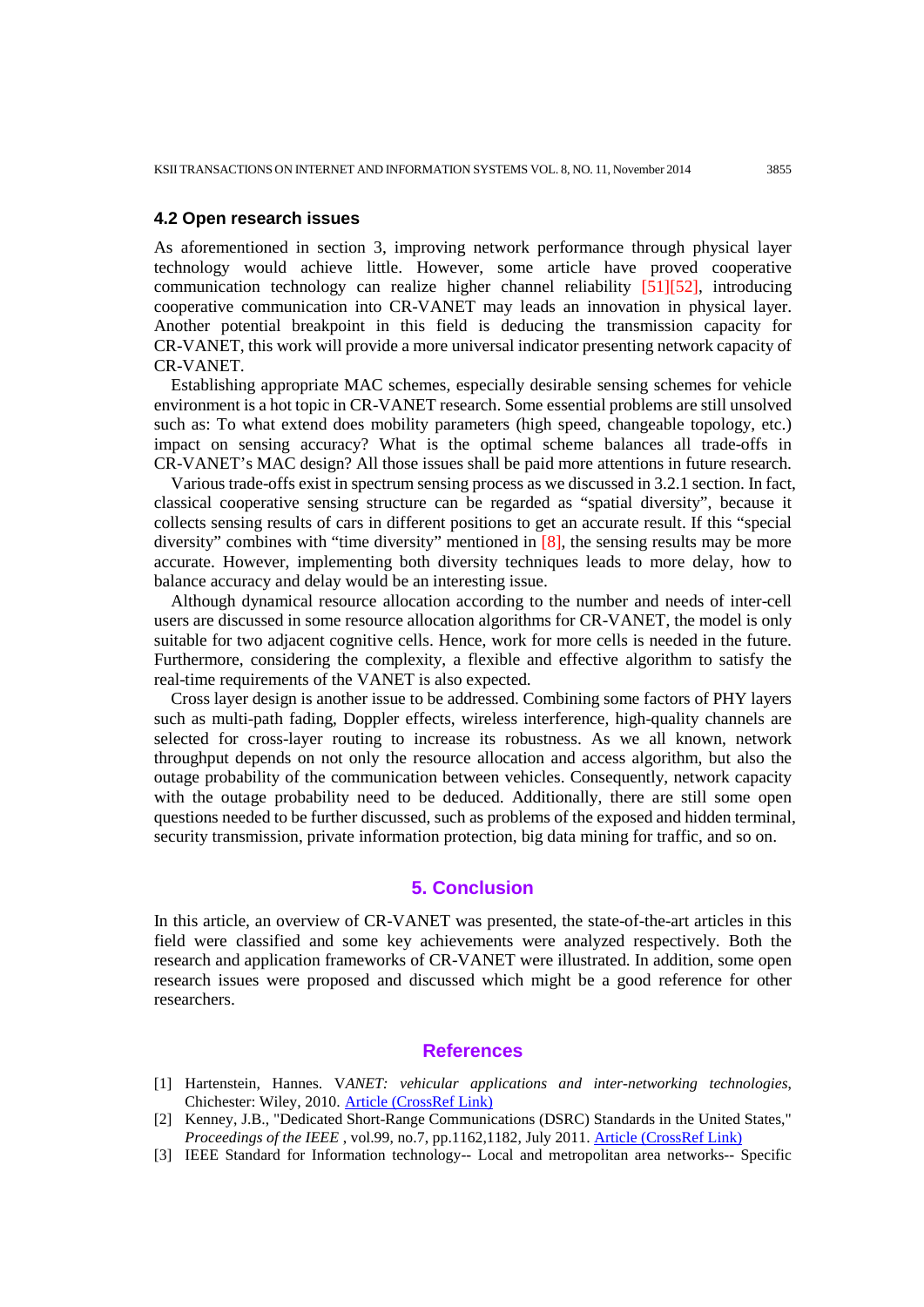requirements-- Part 11: Wireless LAN Medium Access Control (MAC) and Physical Layer (PHY) Specifications Amendment 6: Wireless Access in Vehicular Environments," IEEE Std 802.11p-2010 (Amendment to IEEE Std 802.11-2007 as amended by IEEE Std 802.11k-2008, IEEE Std 802.11r-2008, IEEE Std 802.11y-2008, IEEE Std 802.11n-2009, and IEEE Std 802.11w-2009) , vol., no., pp.1,51, July 15 2010.

- [4] E 2213- 03.Standard Specification for Telecommunications and Information Exchange Between Roadside and Vehicle Systems- 5 GHz Band Dedicated Short Range Communications (DSRC) Medium Access Control (MAC) and Physical Layer (PHY) Specifications, July 2003.
- [5] Gallardo, J.R.; Makrakis, D.; Mouftah, H.T., "Performance Analysis of the EDCA Medium Access Mechanism over the Control Channel of an IEEE 802.11p WAVE Vehicular Network," in *Proc. of Communications, 2009. ICC '09. IEEE International Conference on*, vol., no., pp.1-6, 14-18 June 2009. [Article \(CrossRef Link\)](http://dx.doi.org/10.1109/ICC.2009.5199316)
- [6] "IEEE Draft Guide for Wireless Access in Vehicular Environments (WAVE) Architecture," *IEEE P1609.0/D7.0, August 2013*, vol., no., pp.1, 77, Aug. 8 2013.
- [7] "IEEE Standard for Wireless Access in Vehicular Environments (WAVE) Networking Services," *IEEE Std 1609.3-2010 (Revision of IEEE Std 1609.3-2007)*, vol., no., pp.1, 144, Dec. 30 2010.
- [8] H. Kremo, R. Vuyyuru and O. Altintas, "Spectrum Sensing in the Vehicular Environment: An Overview of the Requirements," *SDR'12-WInnComm-Europe*, June 2012, Brussels, Belgium.
- [9] Rubinstein, M.G., Ben Abdesslem, F., Dias de Amorim, M., Cavalcanti, S.R., Dos Santos Alves, R., Costa, L.H.M.K., Duarte, O.C.M.B., Campista, M.E.M., "Measuring the capacity of in-car to in-car vehicular networks," *Communications Magazine, IEEE* , vol.47, no.11, pp.128,136, November 2009. [Article \(CrossRef Link\)](http://dx.doi.org/10.1109/MCOM.2009.5307476)
- [10] Wang, Zhe, and Mahbub Hassan, "How much of dsrc is available for non-safety use?," in *Proc. of the fifth ACM international workshop on VehiculAr Inter-NETworking*, pp. 23-29. ACM, 2008. [Article \(CrossRef Link\)](http://dx.doi.org/10.1145/1410043.1410049)
- [11] Hassan, M.I., Vu, H.L.; Sakurai, T., "Performance Analysis of the IEEE 802.11 MAC Protocol for DSRC Safety Applications," *Vehicular Technology, IEEE Transactions on*, vol.60, no.8, pp. 3882-3896, Oct. 2011. [Article \(CrossRef Link\)](http://dx.doi.org/10.1109/TVT.2011.2162755)
- [12] Di Felice, M., Chowdhury, K.R., Bononi, L., "Analyzing the potential of cooperative Cognitive Radio technology on inter-vehicle communication," *Wireless Days (WD), 2010 IFIP*, pp.1-6, 20-22 Oct. 2010. [Article \(CrossRef Link\)](http://dx.doi.org/10.1109/WD.2010.5657770)
- [13] Fawaz, K., Ghandour, A., Olleik, M., Artail, H., "Improving reliability of safety applications in vehicle ad hoc networks through the implementation of a cognitive network," in *Proc. of Telecommunications (ICT), 2010 IEEE 17th International Conference on*, pp.798,805, 4-7 April 2010. [Article \(CrossRef Link\)](http://dx.doi.org/10.1109/ICTEL.2010.5478817)
- [14] Mitola, J., Maguire, G.Q., Jr., "Cognitive radio: making software radios more personal," *Personal Communications, IEEE*, vol. 6, no. 4, pp. 13-18, Aug 1999. [Article \(CrossRef Link\)](http://dx.doi.org/10.1109/98.788210)
- [15] Pagadarai, S., Lessard, B.A., Wyglinski, A.M., Vuyyuru, R., Altintas, O., "Vehicular Communication: Enhanced Networking Through Dynamic Spectrum Access," *Vehicular*  Technology Magazine, IEEE, vol. 8, no. 3, pp. 93-103, Sept. 2013. [Article \(CrossRef Link\)](http://dx.doi.org/10.1109/MVT.2013.2268659)
- [16] Ajaltouni, H.E., Pazzi, R.W., Boukerche, A., "An efficient QoS MAC for IEEE 802.11p over cognitive multichannel vehicular networks," in *Proc. of Communications (ICC), 2012 IEEE International Conference on* , pp. 413-417, 10-15 June 2012. [Article \(CrossRef Link\)](http://dx.doi.org/10.1109/ICC.2012.6364353)
- [17] Di Felice, M., Doost-Mohammady, R., Chowdhury, K.R., Bononi, L., "Smart Radios for Smart Vehicles: Cognitive Vehicular Networks," *Vehicular Technology Magazine, IEEE*, vol.7, no.2, pp.26-33, June 2012. [Article \(CrossRef Link\)](http://dx.doi.org/10.1109/MVT.2012.2190177)
- [18] Pagadarai, S., Wyglinski, Alexander M., Vuyyuru, R., "Characterization of vacant UHF TV channels for vehicular dynamic spectrum access," in *Proc. of Vehicular Networking Conference (VNC), 2009 IEEE*, pp.1-8, 28-30 Oct. 2009. [Article \(CrossRef Link\)](http://dx.doi.org/10.1109/VNC.2009.5416371)
- [19] Xiao Yu Wang; Pin-Han Ho, "A Novel Sensing Coordination Framework for CR-VANETs," *Vehicular Technology, IEEE Transactions on*, vol.59, no.4, pp.1936-1948, May 2010. [Article \(CrossRef Link\)](http://dx.doi.org/10.1109/TVT.2009.2037641)
- [20] Husheng Li, Irick, D.K., "Collaborative Spectrum Sensing in Cognitive Radio Vehicular Ad Hoc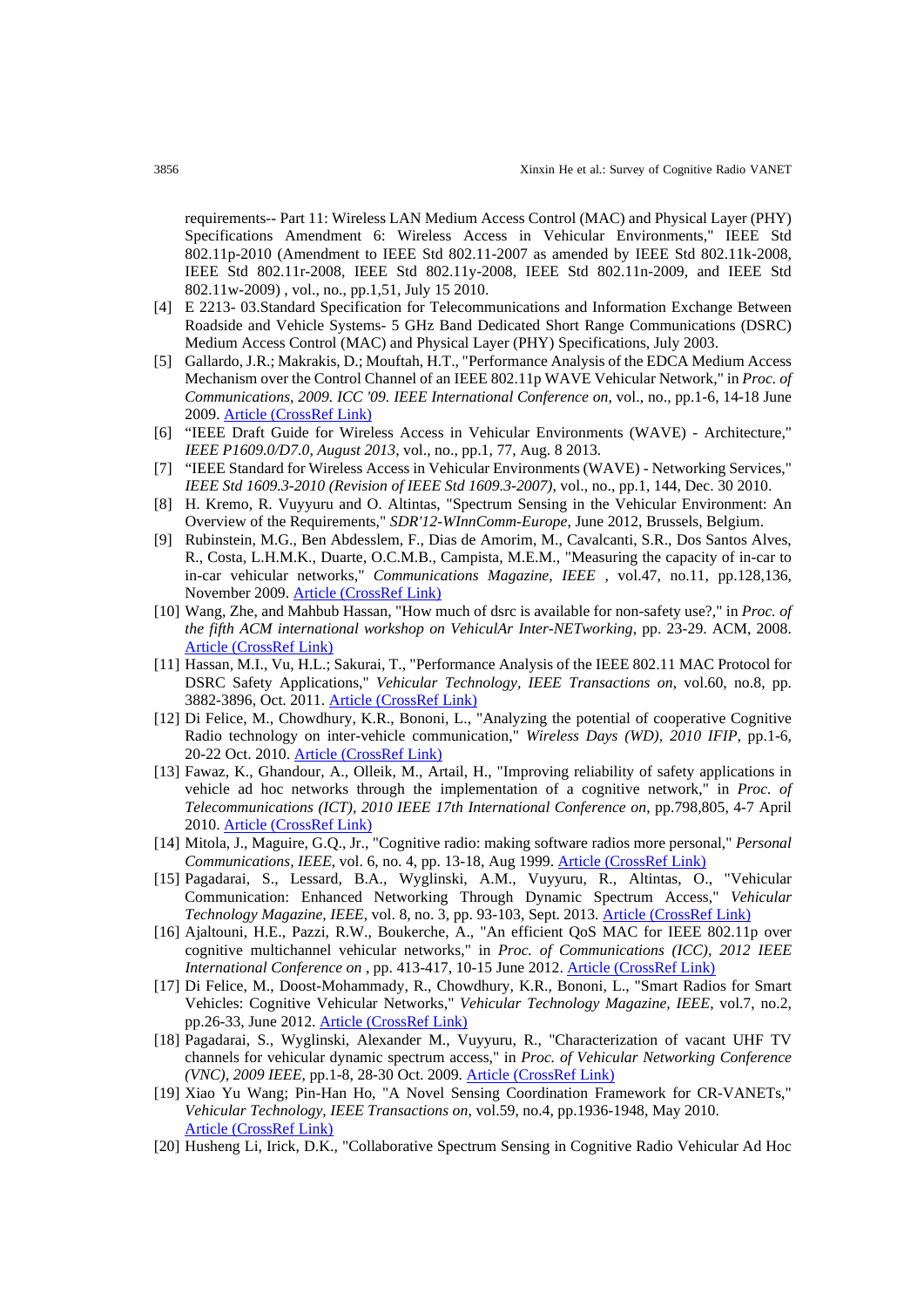Networks: Belief Propagation on Highway," in *Proc. of Vehicular Technology Conference (VTC 2010-Spring), 2010 IEEE 71st*, pp. 1-5, 16-19 May 2010. [Article \(CrossRef Link\)](http://dx.doi.org/10.1109/VETECS.2010.5494005)

- [21] Min, Alexander W., and Kang G. Shin, "Impact of mobility on spectrum sensing in cognitive radio networks," in *Proc. of the 2009 ACM workshop on Cognitive radio networks*, pp. 13-18. ACM, 2009. [Article \(CrossRef Link\)](http://dx.doi.org/10.1145/1614235.1614239)
- [22] Di Felice, M., Chowdhury, K.R., Bononi, L., "Cooperative spectrum management in cognitive Vehicular Ad Hoc Networks," in *Proc. of Vehicular Networking Conference (VNC), 2011 IEEE*, pp.47-54, 14-16 Nov. 2011. [Article \(CrossRef Link\)](http://dx.doi.org/10.1109/VNC.2011.6117123)
- [23] Di Felice, M., Ghandhour, A.J., Artail, H., Bononi, L., "Integrating Spectrum Database and Cooperative Sensing for Cognitive Vehicular Networks," in *Proc. of Vehicular Technology Conference (VTC Fall), 2013 IEEE 78th*, pp.1-7, 2-5 Sept. 2013. [Article \(CrossRef Link\)](http://dx.doi.org/10.1109/VTCFall.2013.6692244)
- [24] Zhu Han, Zhu Ji, Liu, K.J.R., "Non-cooperative resource competition game by virtual referee in multi-cell OFDMA networks," *Selected Areas in Communications, IEEE Journal on* , vol.25, no.6, pp.1079-1090, August 2007. [Article \(CrossRef Link\)](http://dx.doi.org/10.1109/JSAC.2007.070803)
- [25] Zehavi, E., Leshem, A., "Alternative bargaining solutions for the interference channel," in *Proc. of Computational Advances in Multi-Sensor Adaptive Processing (CAMSAP), 2009 3rd IEEE International Workshop on*, pp.9-12, 13-16 Dec. 2009. [Article \(CrossRef Link\)](http://dx.doi.org/10.1109/CAMSAP.2009.5413226)
- [26] Lei Zhang, Tao Luo, Wei Liu, Jingye Li, "Cooperative resource allocation with QoS support in multi-cell cognitive vehicular networks," in *Proc. of Communication Technology and Application (ICCTA 2011), IET International Conference on*, pp.594-599, 14-16 Oct. 2011. [Article \(CrossRef Link\)](http://dx.doi.org/10.1049/cp.2011.0737)
- [27] Urgaonkar, R., Neely, M.J., "Opportunistic Scheduling with Reliability Guarantees in Cognitive Radio Networks," *Mobile Computing, IEEE Transactions on* , vol.8, no.6, pp.766-777, June 2009. [Article \(CrossRef Link\)](http://dx.doi.org/10.1109/TMC.2009.38)
- [28] Nan Cheng; Ning Zhang; Ning Lu; Xuemin Shen; Mark, J.W.; FuQiang Liu, "Opportunistic Spectrum Access for CR-VANETs: A Game-Theoretic Approach," *Vehicular Technology, IEEE Transactions on*, vol.63, no.1, pp.237-251, Jan. 2014. **[Article \(CrossRef Link\)](http://dx.doi.org/10.1109/TVT.2013.2274201)**
- [29] Quansheng Guan, Yu, F.R., Shengming Jiang, Gang Wei, "Prediction-Based Topology Control and Routing in Cognitive Radio Mobile Ad Hoc Networks," *Vehicular Technology, IEEE Transactions on* , vol. 59, no. 9, pp.4443-4452, Nov. 2010. [Article \(CrossRef Link\)](http://dx.doi.org/10.1109/TVT.2010.2069105)
- [30] Junseok Kim, Krunz, M., "Spectrum-Aware Beaconless Geographical Routing Protocol for Mobile Cognitive Radio Networks," in *Proc. of Global Telecommunications Conference (GLOBECOM 2011), 2011 IEEE*, pp.1-5, 5-9 Dec. 2011. [Article \(CrossRef Link\)](http://dx.doi.org/10.1109/GLOCOM.2011.6134224)
- [31] Wooseong Kim, Oh, S.Y., Gerla, M., Joon-Sang Park, "COCAST: Multicast mobile ad hoc networks using cognitive radio," in *Proc. of Military Communications Conference, 2009. MILCOM 2009. IEEE*, pp. 1-7, 18-21 Oct. 2009. [Article \(CrossRef Link\)](http://dx.doi.org/10.1109/MILCOM.2009.5379883)
- [32] Wooseong Kim, Choi, B.S.C., Oh, S.Y., Gerla, M., "Cognitive multicast (CoCast) in vehicular networks using OFDM subchannels and network coding," in *Proc. of Computing, Networking and Communications (ICNC), 2012 International Conference on*, pp.776-780, Jan. 30 2012-Feb. 2 2012. [Article \(CrossRef Link\)](http://dx.doi.org/10.1109/ICCNC.2012.6167528)
- [33] Long Wang, Jinlong Wang, Guoru Ding, Fei Song, Qihui Wu, "A survey of cluster-based cooperative spectrum sensing in cognitive radio networks," in *Proc. of Cross Strait Quad-Regional Radio Science and Wireless Technology Conference (CSQRWC), 2011*, pp.247-251, 26-30 July 2011. [Article \(CrossRef Link\)](http://dx.doi.org/10.1109/CSQRWC.2011.6036931)
- [34] Weber, Steven P., Xiangying Yang, Andrews, J.G., de Veciana, G., "Transmission capacity of wireless ad hoc networks with outage constraints," *Information Theory, IEEE Transactions on*, vol.51, no.12, pp.4091-4102, Dec. 2005. [Article \(CrossRef Link\)](http://dx.doi.org/10.1109/TIT.2005.858939)
- [35] Gupta, P., Kumar, P.R., "The capacity of wireless networks," *Information Theory, IEEE Transactions on* , vol.46, no.2, pp.388-404, Mar 2000. [Article \(CrossRef Link\)](http://dx.doi.org/10.1109/18.825799)
- [36] Weng Chon Ao, Kwang-Cheng Chen, "Broadcast Transmission Capacity of Heterogeneous Wireless Ad Hoc Networks with Secrecy Outage Constraints," in *Proc. of Global Telecommunications Conference (GLOBECOM 2011), 2011 IEEE*, pp.1-5, 5-9 Dec. 2011. [Article \(CrossRef Link\)](http://dx.doi.org/10.1109/GLOCOM.2011.6133745)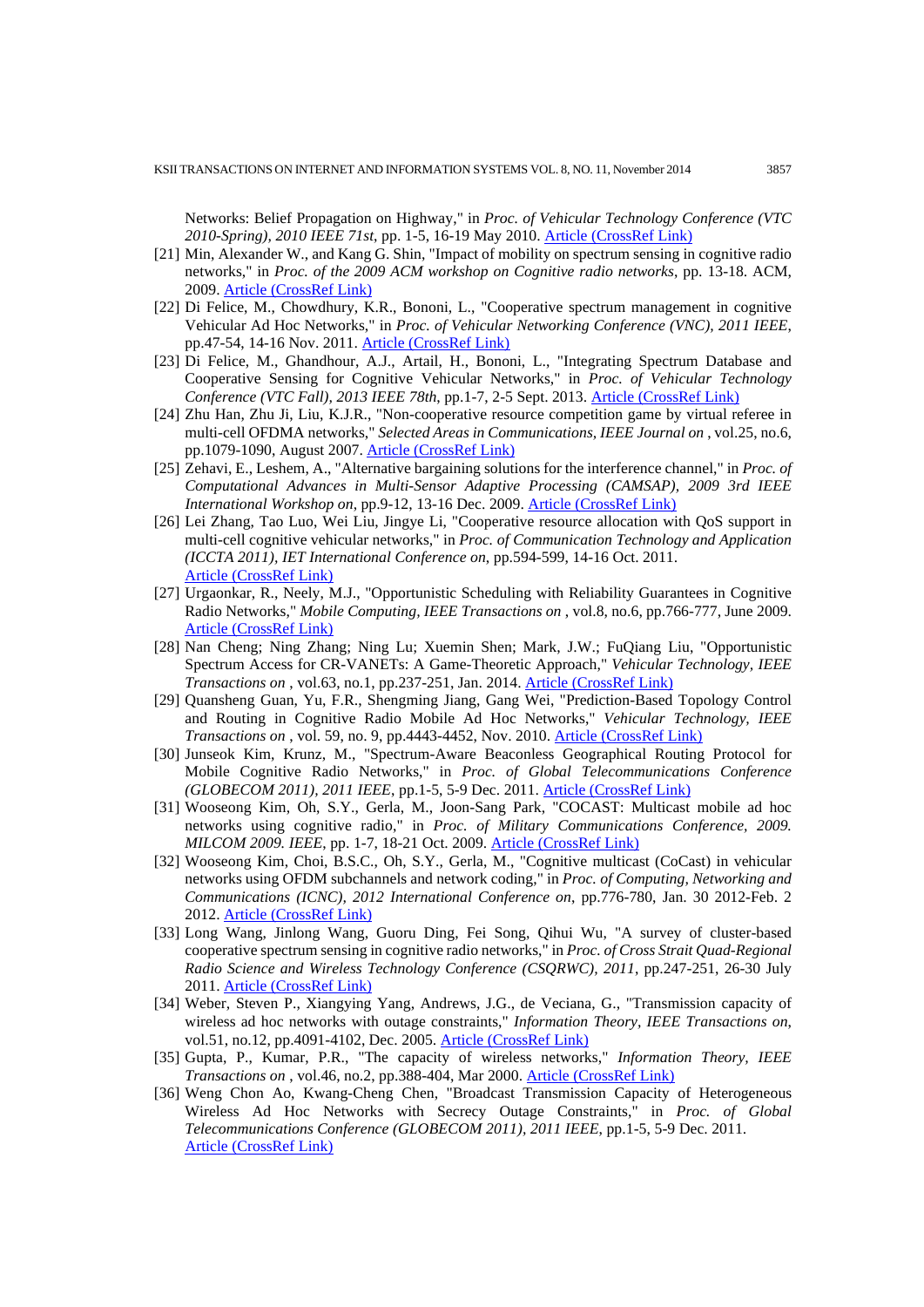- [37] Yucek, T., Arslan, H., "A survey of spectrum sensing algorithms for cognitive radio applications," *Communications Surveys & Tutorials, IEEE*, vol.11, no.1, pp.116-130, First Quarter 2009. [Article \(CrossRef Link\)](http://dx.doi.org/10.1109/SURV.2009.090109)
- [38] Nekovee, M., "Current Trends in Regulation of Secondary Access to TV White Spaces Using Cognitive Radio," in *Proc. of Global Telecommunications Conference (GLOBECOM 2011), 2011 IEEE*, pp.1-6, 5-9 Dec. 2011. **[Article \(CrossRef Link\)](http://dx.doi.org/10.1109/GLOCOM.2011.6134095)**
- [39] Federal Communications Commission, "Second Memorandum Opinion and Order in the Matter of Unlicensed Operation in the TV Broadcast Bands (ET Docket No. 04-186) and Additional Spectrum for Unlicensed Devices Below 900 MHz and in the 3 GHz Band (ET Docket No. 02-380)," 2010.
- [40] Gurney, D., Buchwald, G., Ecklund, L., Kuffner, S.L., Grosspietsch, J., "Geo-Location Database Techniques for Incumbent Protection in the TV White Space," in *Proc. of New Frontiers in Dynamic Spectrum Access Networks, 2008. DySPAN 2008. 3rd IEEE Symposium on*, pp.1-9, 14-17 Oct. 2008. [Article \(CrossRef Link\)](http://dx.doi.org/10.1109/DYSPAN.2008.31)
- [41] Akyildiz, Ian F., Won-Yeol Lee, Mehmet C. Vuran, and Shantidev Mohanty, "NeXt generation/dynamic spectrum access/cognitive radio wireless networks: a survey," *Computer Networks* 50, no. 13, 2127-2159, 2006. [Article \(CrossRef Link\)](http://dx.doi.org/10.1016/j.comnet.2006.05.001)
- [42] Doost-Mohammady, R., Chowdhury, K.R., "Design of spectrum database assisted cognitive radio vehicular networks," in *Proc. of Cognitive Radio Oriented Wireless Networks and Communications (CROWNCOM), 2012 7th International ICST Conference on*, pp.1-5, 18-20 June 2012.
- [43] Tsukamoto, K., Omori, Y., Altintas, O., Tsuru, M., Oie, Y., "On Spatially-Aware Channel Selection in Dynamic Spectrum Access Multi-Hop Inter-Vehicle Communications," in *Proc. of Vehicular Technology Conference Fall (VTC 2009-Fall), 2009 IEEE 70th*, pp.1-7, 20-23 Sept. 2009. [Article \(CrossRef Link\)](http://dx.doi.org/10.1109/VETECF.2009.5378887)
- [44] Niyato, D., Hossain, E., Ping Wang, "Optimal Channel Access Management with QoS Support for Cognitive Vehicular Networks," *Mobile Computing, IEEE Transactions on*, vol. 10, no. 4, pp.573-591, April 2011. [Article \(CrossRef Link\)](http://dx.doi.org/10.1109/TMC.2010.191)
- [45] Giordano, Silvia, Ivan Stojmenovic, "Position based routing algorithms for ad hoc networks: A taxonomy," *Ad hoc wireless networking*, pp. 103-136, Springer US, 2004. [Article \(CrossRef Link\)](http://dx.doi.org/10.1007/978-1-4613-0223-0_4)
- [46] Karp, Brad, and Hsiang-Tsung Kung, "GPSR: Greedy perimeter stateless routing for wireless networks," in *Proc. of the 6th annual international conference on Mobile computing and networking*, pp. 243-254. ACM, 2000. [Article \(CrossRef Link\)](http://dx.doi.org/10.1145/345910.345953)
- [47] Cesana, Matteo, Francesca Cuomo, Eylem Ekici, "Routing in cognitive radio networks: Challenges and solutions," *Ad Hoc Networks* 9, no. 3, 228-248, 2011. [Article \(CrossRef Link\)](http://dx.doi.org/10.1016/j.adhoc.2010.06.009)
- [48] Geng Cheng, Wei Liu, Yunzhao Li, Wenqing Cheng, "Joint On-Demand Routing and Spectrum Assignment in Cognitive Radio Networks," in *Proc. of Communications, 2007. ICC '07. IEEE International Conference on*, pp.6499-6503, 24-28 June 2007. [Article \(CrossRef Link\)](http://dx.doi.org/10.1109/ICC.2007.1075)
- [49] Lee, K.C., Uichin Lee, Gerla, M., "Geo-opportunistic routing for vehicular networks [Topics in Automotive Networking]," *Communications Magazine, IEEE*, vol.48, no.5, pp.164-170, May 2010. [Article \(CrossRef Link\)](http://dx.doi.org/10.1109/MCOM.2010.5458378)
- [50] Fan Li, Yu Wang, "Routing in vehicular ad hoc networks: A survey," *Vehicular Technology Magazine, IEEE*, vol.2, no.2, pp.12-22, June 2007. **[Article \(CrossRef Link\)](http://dx.doi.org/10.1109/MVT.2007.912927)**
- [51] Han-Shue Tan; Jihua Huang, "DGPS-Based Vehicle-to-Vehicle Cooperative Collision Warning: Engineering Feasibility Viewpoints," *Intelligent Transportation Systems, IEEE Transactions on*, vol.7, no.4, pp.415-428, Dec. 2006. **[Article \(CrossRef Link\)](http://dx.doi.org/10.1109/TITS.2006.883938)**
- [52] Fawaz, A., Artail, H., "Enhanced cooperative collision avoidance in sudden vehicle braking scenarios," in *Proc. of Telecommunications (ICT), 2010 IEEE 17th International Conference on*, pp.806-813, 4-7 April 2010. [Article \(CrossRef Link\)](http://dx.doi.org/10.1109/ICTEL.2010.5478818)
- [53] Cordeiro, Carlos, Challapali, K., Birru, D., Sai Shankar, N., "IEEE 802.22: the first worldwide wireless standard based on cognitive radios," in *Proc. of New Frontiers in Dynamic Spectrum Access Networks, 2005. DySPAN 2005. 2005 First IEEE International Symposium on*, pp.328-337, 8-11 Nov. 2005. [Article \(CrossRef Link\)](http://dx.doi.org/10.1109/DYSPAN.2005.1542649)